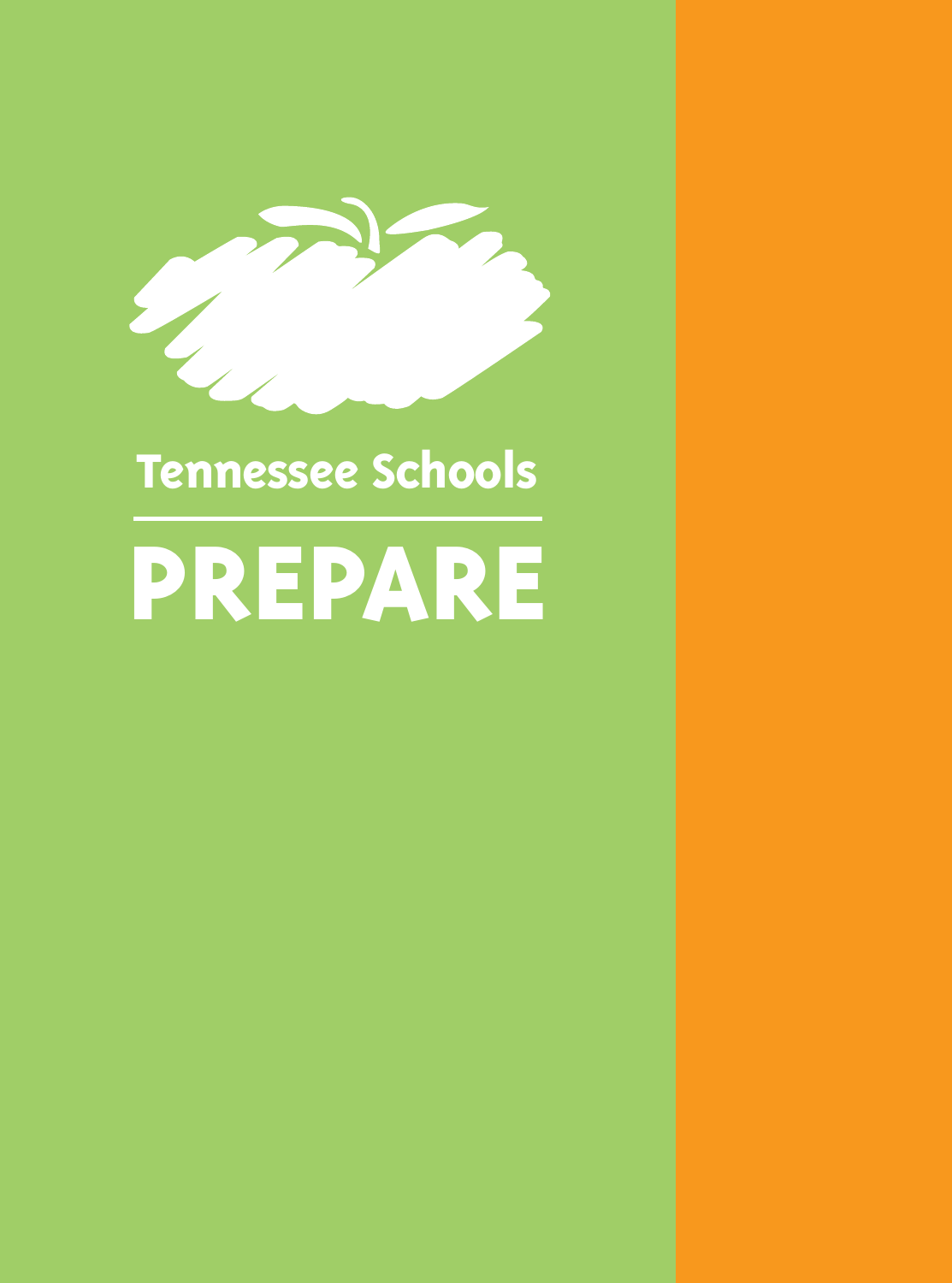

### **Tennessee Schools: PREPARE**

**Providing Support Reaching Educators Parents/Students And Restoring community with Effective interventions**

*This manual was developed by the Vanderbilt Community Mental Health Center in collaboration with the Tennessee Department of Education.*

*Support for this project was provided in part with funding received from the U.S. Department of Education, Safe and Drug Free Schools and Communities Program.*

i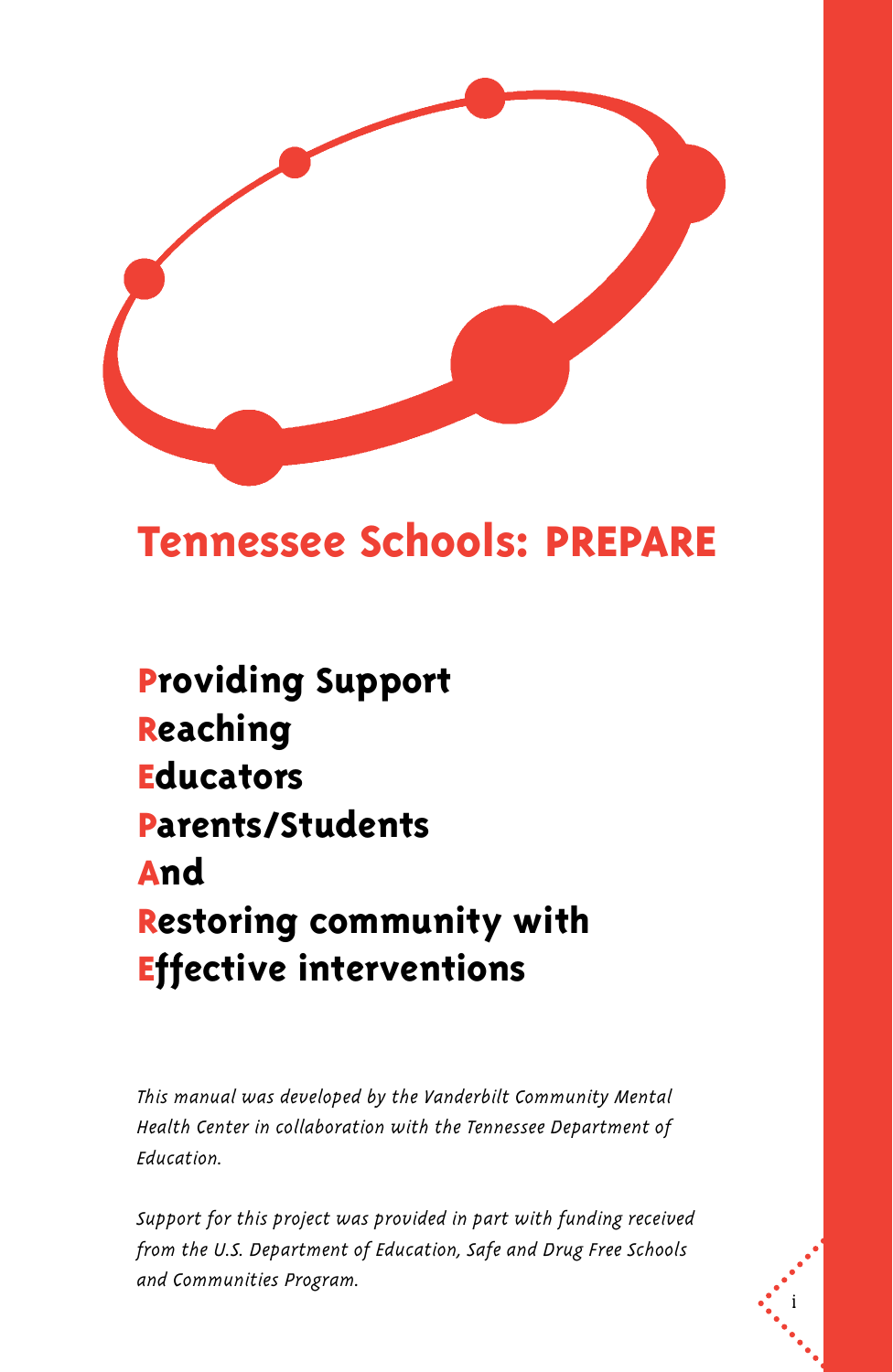

### **Tennessee Schools: PREPARE**

Tennessee Schools PREPARE is a program designed to develop and then disseminate information to school districts that will assist all schools in advancing and maturing the response and recovery portion of their emergency management plan. TSP is an ongoing dialogue with all stakeholders, an ecological process enabling Tennessee schools to respond to crises with effective, best practice interventions.

### **Program Goals**

- Tennessee schools will be prepared to offer students, staff, educators and parents immediate and effective assistance in the aftermath of a school crisis, with the goal of mitigating long-term emotional suffering of survivors and to restore a supportive and productive learning environment.
- Crisis response plans will be realistic, useful, and accessible at the time of the emergency.
- Tennessee school personnel will be empowered to train and develop a crisis response team.

©2007 by Vanderbilt University. Copy permissions granted for non-commercial use without further request.

ii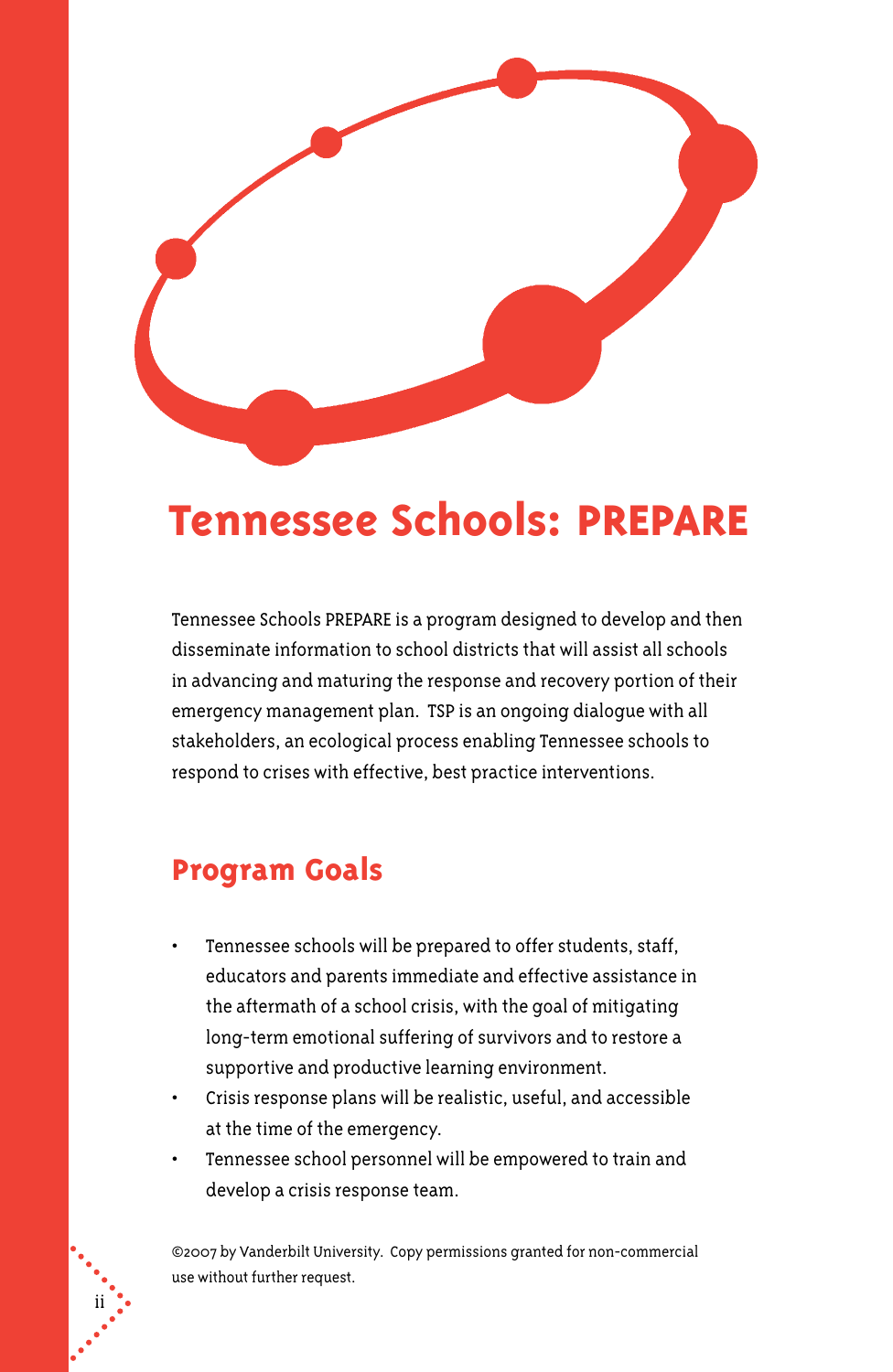# *Table of Contents*

### **Section One: Leadership Before The Crisis** *Before the Crisis-Leadership for the District*

- Why have a district-wide team?
- Who is on the district team?
- How will the district team function?
- How will the district team coordinate with mental health resources?
- How will the Postvention teams coordinate with district and building-level emergency management teams?

### *Before the Crisis- Leadership for Principals and Local School Administrators*

- The principal selects a Postvention team!
- Who is on the "in-House" school Postvention team?
- Identify licensed professionals in the community!!
- Develop and maintain several critical phone trees.
- Develop and distribute Postvention plan for your staff.

### **Section Two: What is in a Postvention Plan?**

- The Postvention checklist
- Policy for communicating the crisis to the school community
- Cultural competence policy
- Funeral policy
- Memorial policy
- Anniversary reactions
- When a crisis happens over a school break
- Coping with the "empty desk" and "empty locker"
- Evaluation
- After-hours communication
- Identify a family liaison person
- Identify the media liaison
- Suggestions for informing students of unexpected loss of life
- Identify crisis center location
- A plan to call in substitute teachers and/or a plan to relieve
- teachers who need additional time to grieve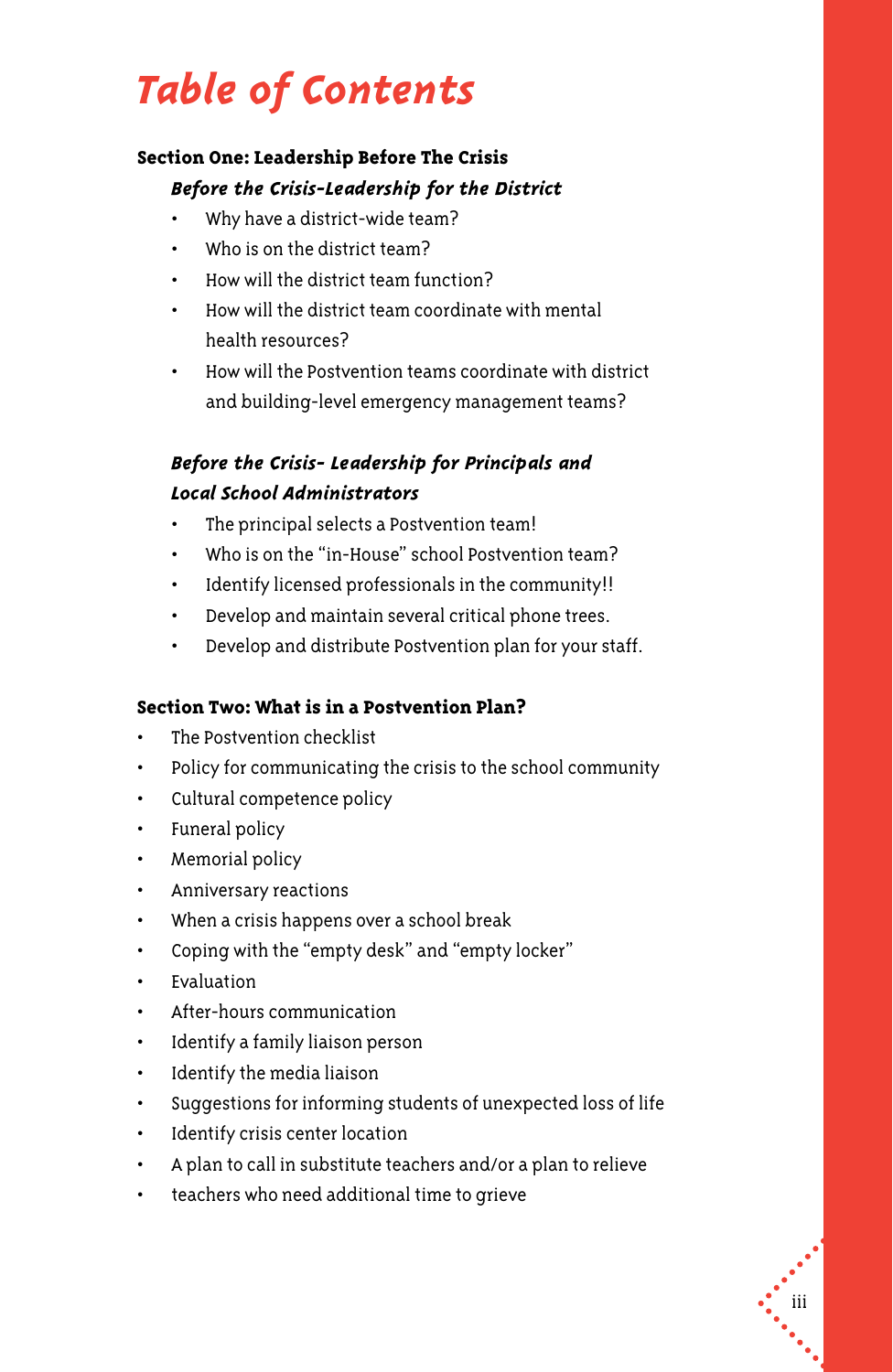### **Section Three: Restoring Community: The First Day Back To School**

• Outline of a well-planned first day back to school post-crisis

### **Section Four: Counseling Skills**

- Psychological First Aid
- Defusing
- Crisis Management Briefings
- Family/community meeting
- Debriefing
- Responding to Suicide

### **Section Five: Typical Trauma Reactions**

- Common psychological effects of trauma
- Physiological aspects of trauma exposure
- Common cognitive distortions of traumatized children
- Typical trauma responses by developmental age
- Identification and referral of students who need mental health assistance
- Ongoing concerns with children exposed to violence

### **Section Six: Building Resilience**

- Healing Activities for children in the aftermath of trauma, grief and loss
- Coping Skills that can be taught to children

### **Section Seven: Bibliographies**

### **Section Eight: Resources**

 $\ddot{\cdot}$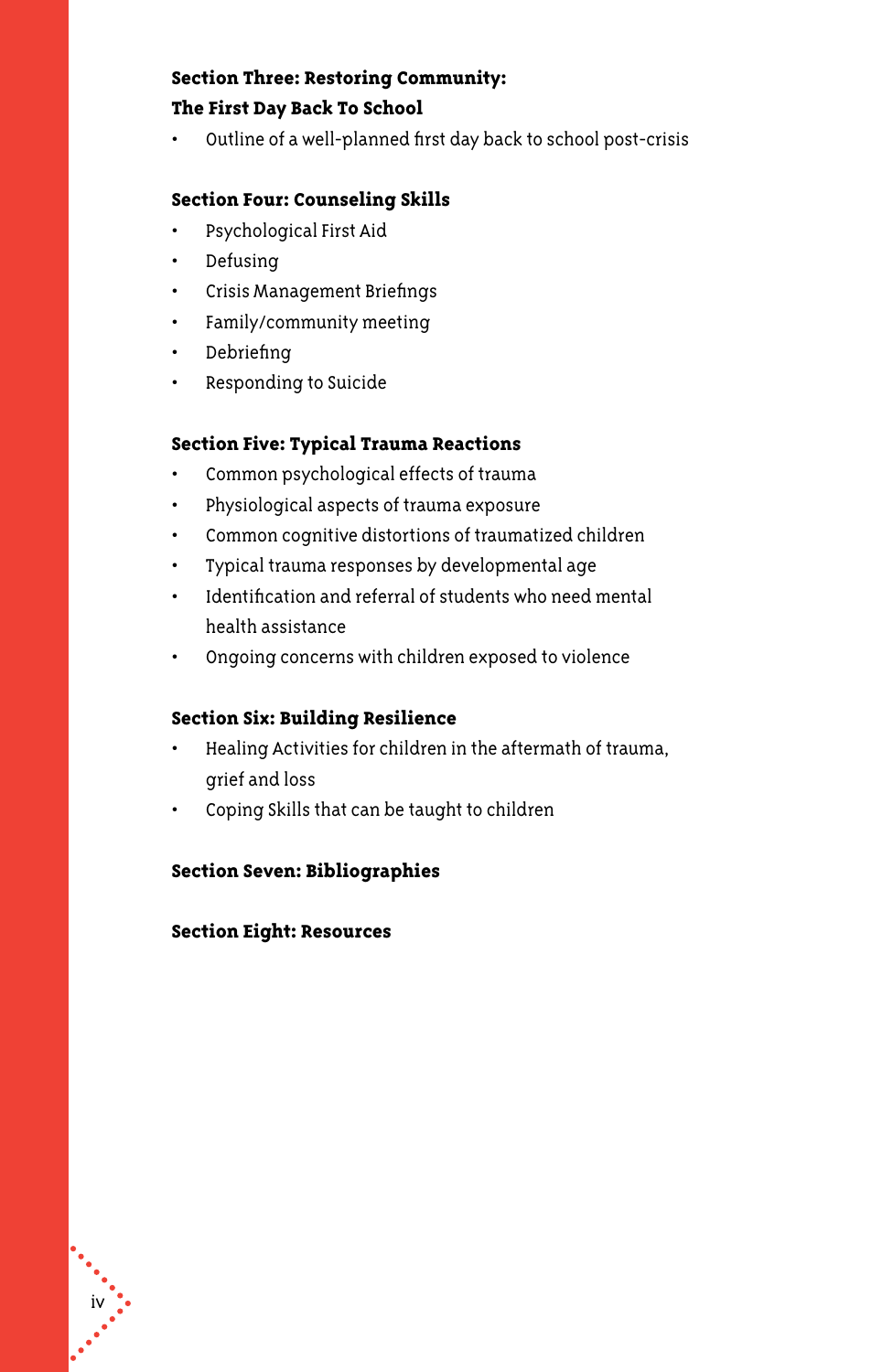

# *Leadership Before The Crisis*

### **Before The Crisis – Leadership for the DISTRICT**

It can not be emphasized enough how important district-wide leadership is in planning for appropriate crisis Postvention. Often district clinical staffs are divided by specialty and have few opportunities to plan how to work together. TSP (Tennessee Schools Prepare) strongly recommends that administrators in charge of student support services, such as school counselors, school psychologists and school social workers, meet together to develop an "on-call" Postvention team that can be called in to local schools for major traumatic events. In addition, the district team can help promote the development of a Postvention crisis team at every local school. Every school crisis is unique; some will require the intervention of a smaller local school Postvention team, others will require a major communitywide response led by the district Postvention team. Districts play a vital role in overseeing the development and training of the local school Postvention teams, and the district Postvention team is an invaluable asset when local school personnel are themselves traumatized.

 "Before the Crisis" is also the time for the district leadership to identify and involve community stakeholders in the Postvention plan. Who in your community cares about the safety of schools? Who would benefit from participating in Postvention planning? Who might be helpful in offering post-crisis resources?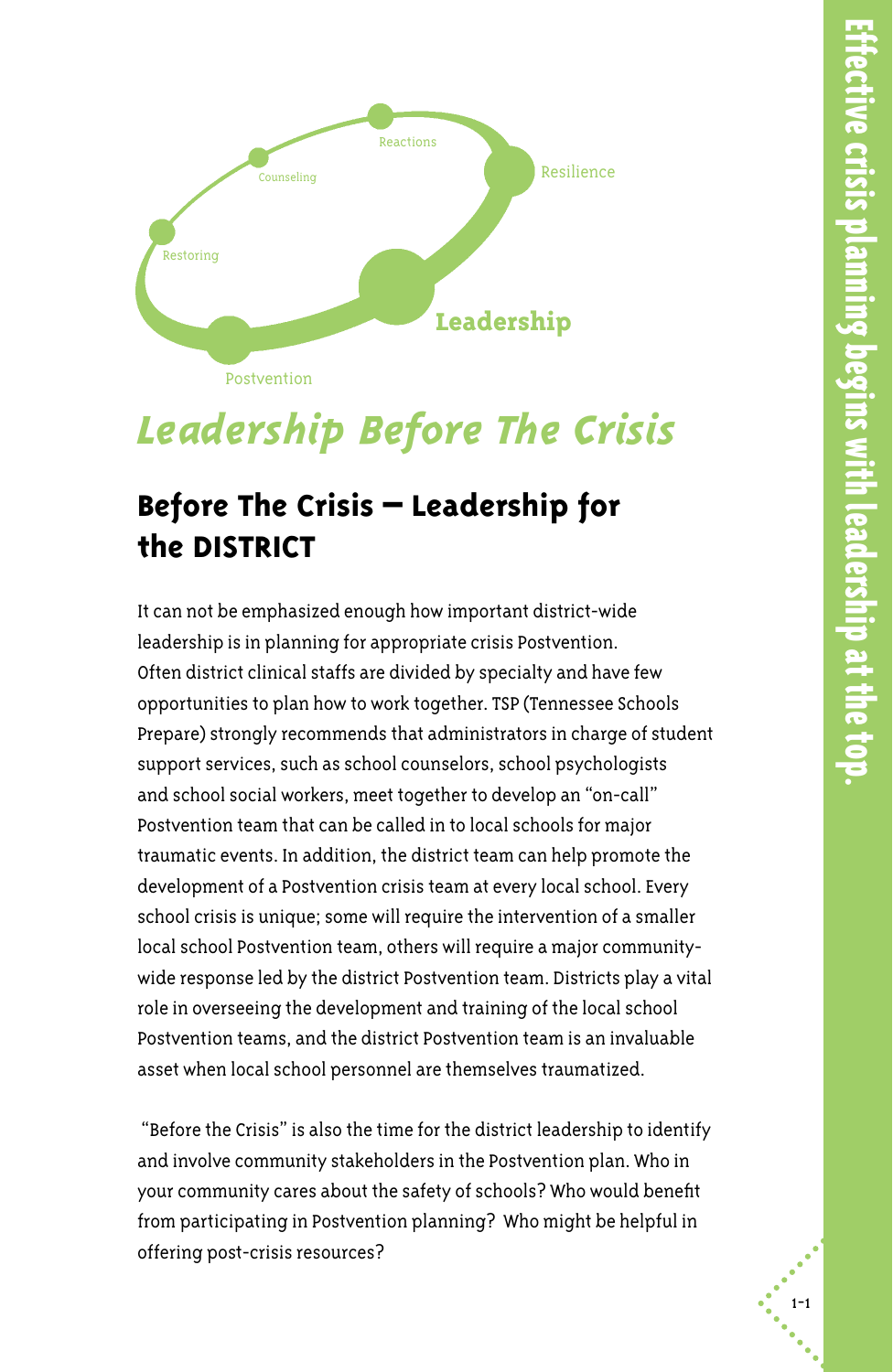### *It is essential to have a fully operational, on-call, District Postvention Team!*

**Why have a district-wide team?** There are times when the crisis or traumatic situation traumatizes the local school Postvention team. In these situations, professionals from outside the immediate school community may be necessary to help restore a sense of stability and community. For example, if the school guidance counselor was particularly close to a deceased student, her own grief might be too great for her to function on the Postvention team. The district team also functions as a resource for materials, training etc., for local school Postvention team members. The district team communicates important policies and procedures regarding Postvention programs as well as best practice interventions.

**Who is on the district team?** Membership on the district team will vary depending on the size of the district and the particular organizational structure of that school district. Suggestions include those administrators in charge of psychology, nursing, guidance, and/ or social work, and perhaps clinical staff from the above professions willing to take on additional responsibilities.

**How will the district team function?** The district team will need to organize a way to respond to crises, and be available for consultation and preparation 24/7, not just during school hours. One person or a team of people rotating "on-call" responsibilities is essential. Ideally, one phone number is given to all principals and school administrators who need assistance with Postvention. Districts will need to think through carefully how they will identify and communicate the need for Postvention assistance. School systems may be able to "piggy back" with their regular emergency management protocol.

### **How will the district team coordinate with mental health**

**resources?** Each school district should identify licensed community mental health professionals – AHEAD of time – that the district would feel comfortable letting in to one of their schools. Try to ascertain if they have training in critical incident Postvention, and remember, you will need to have the after-hours contact information of mental health volunteers. In Tennessee, there are many community mental health centers willing to participate in school crisis Postvention at no charge.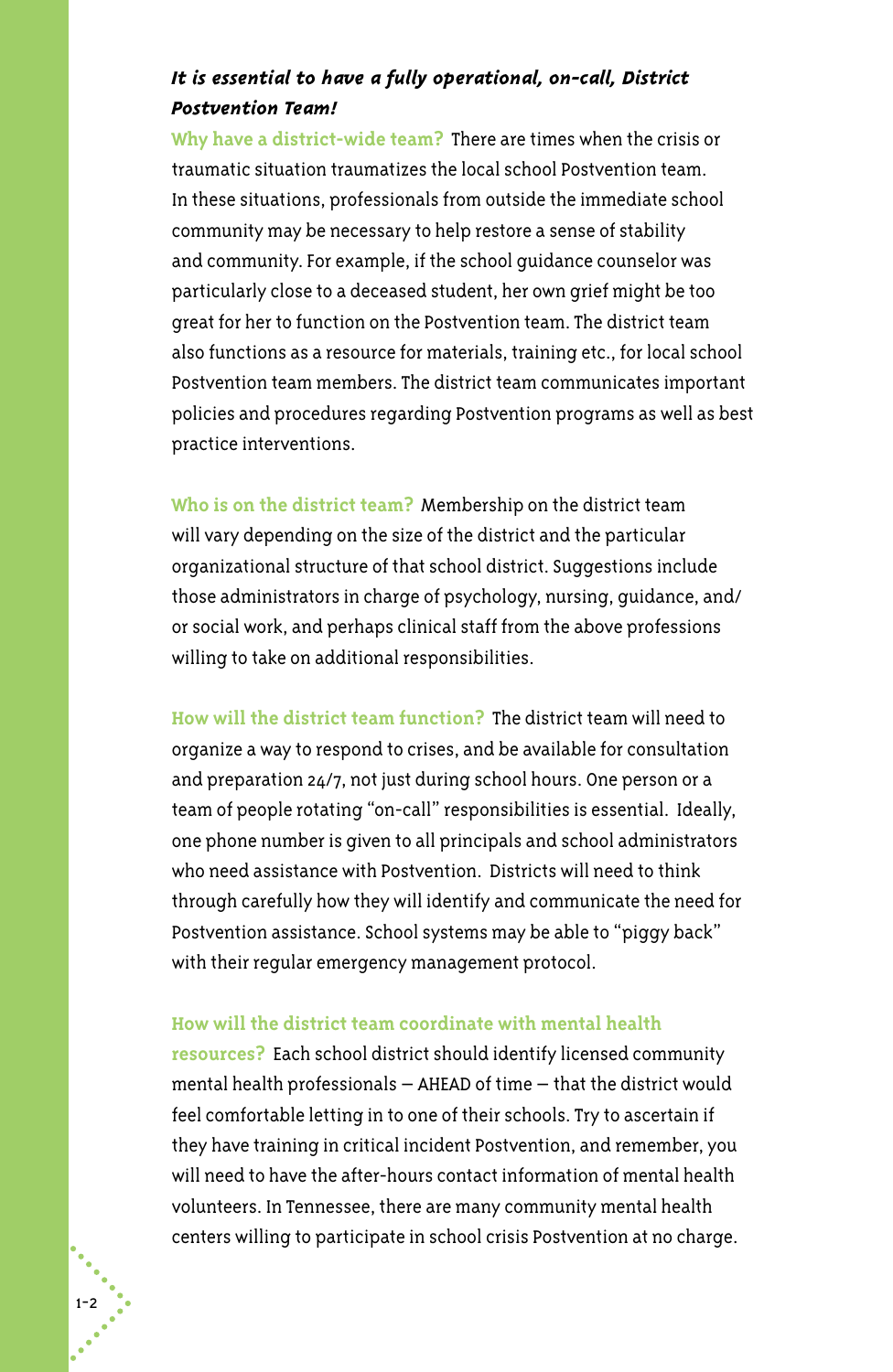### **How will the Postvention teams coordinate with district-and**

**building-level emergency management teams?** It is important to remember that Postvention teams are created to serve schools as part of an overall emergency management continuum. On both a district and local level, Postvention teams work closely with the broader emergency management team to define roles and establish clear decision-making pathways. Emergency management teams pre-plan and practice preparedness, and Postvention teams should be involved on this level so that, in the event of a school crisis, a smooth response and recovery program is set in motion. The primary goal of the Postvention team, at the school or district level, is to foster the emotional recovery of the school community so that learning can continue.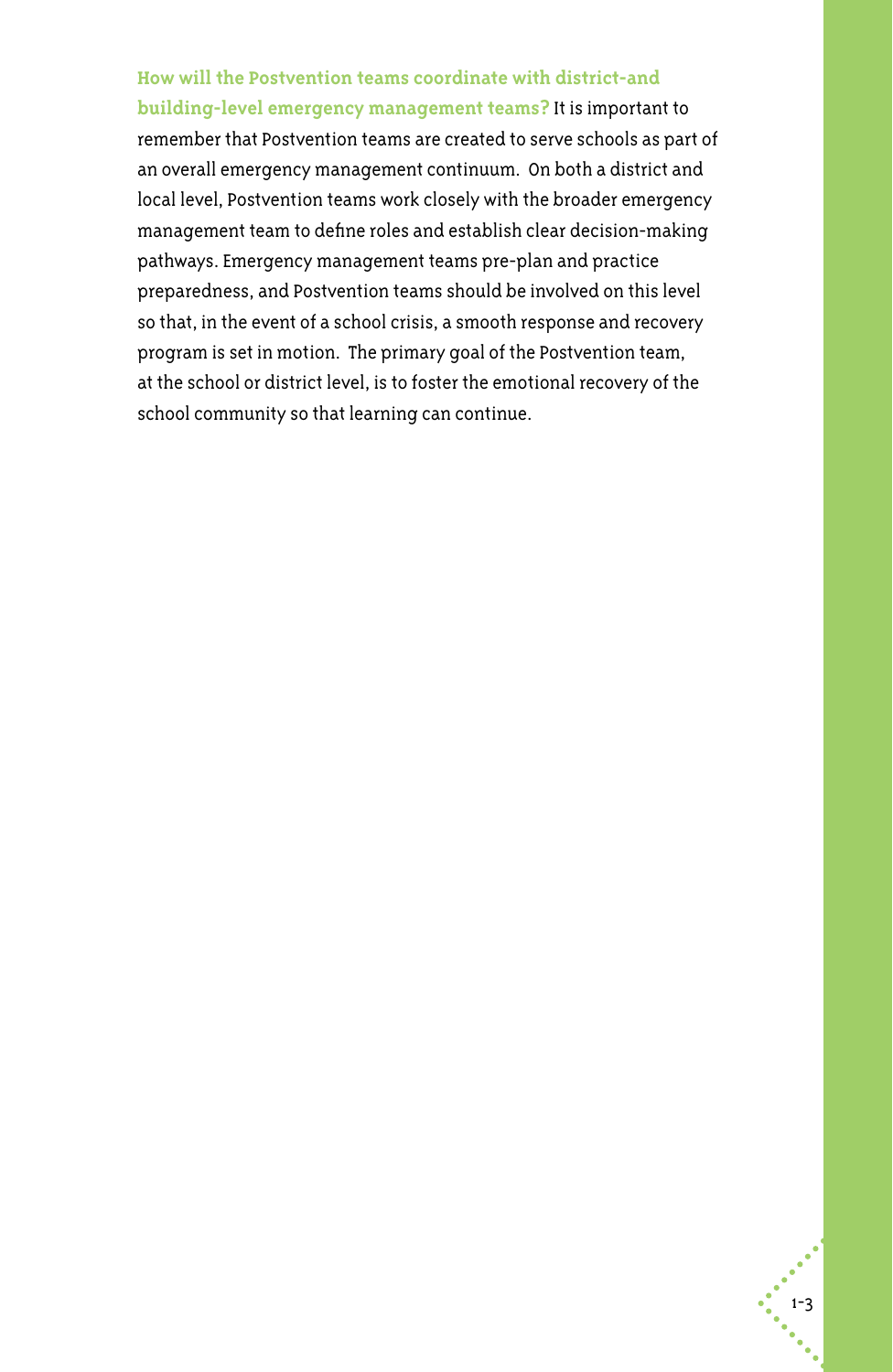### **Before The Crisis- Leadership for PRINCIPALS AND LOCAL SCHOOL ADMINISTRATORS**

**The principal selects a Postvention team!** When the principal selects a Postvention team, he/she is taking a significant step toward being "prepared". The "in-house" Postvention team will be critically important in all aspects of the post-crisis care of the school community. Role assignments should be carefully selected ahead of time, and team members should receive training in crisis Postvention. Examples of Postvention team responsibilities include:

- Verify the facts of the crisis
- Determine the appropriate scope of the crisis response
- Determine the need to "pull in" the district Postvention team
- Determine how the facts will be communicated to the school
- Write a statement that can be used by classroom teachers to read to students
- Identify a family liaison and work closely with affected families
- Work with, or identify, the media liaison
- Design interventions for the first day back to school
- Identify students and faculty that need critical incident stress debriefing, individual counseling, or counseling referrals
- Organize in-school memorials
- Maintain and update faculty and all staff telephone chains
- Offer assistance to teachers in helping children talk about and cope with traumatic events and losses
- SEE *"What is in a Postvention Plan"* and *"The First Day Back to School"* for a more complete list and description of crisis team responsibilities

**Who is on the local school Postvention team?** The principal will select a team of four to eight in-house staff members that can be trained in Postvention techniques. Some members of the team may have a role in the initial emergency management team; others may not. Postvention team members include staff with clinical skills, such as the school guidance counselor, social worker, and psychologist, but often other integral members of the school community are involved as well. For example, the school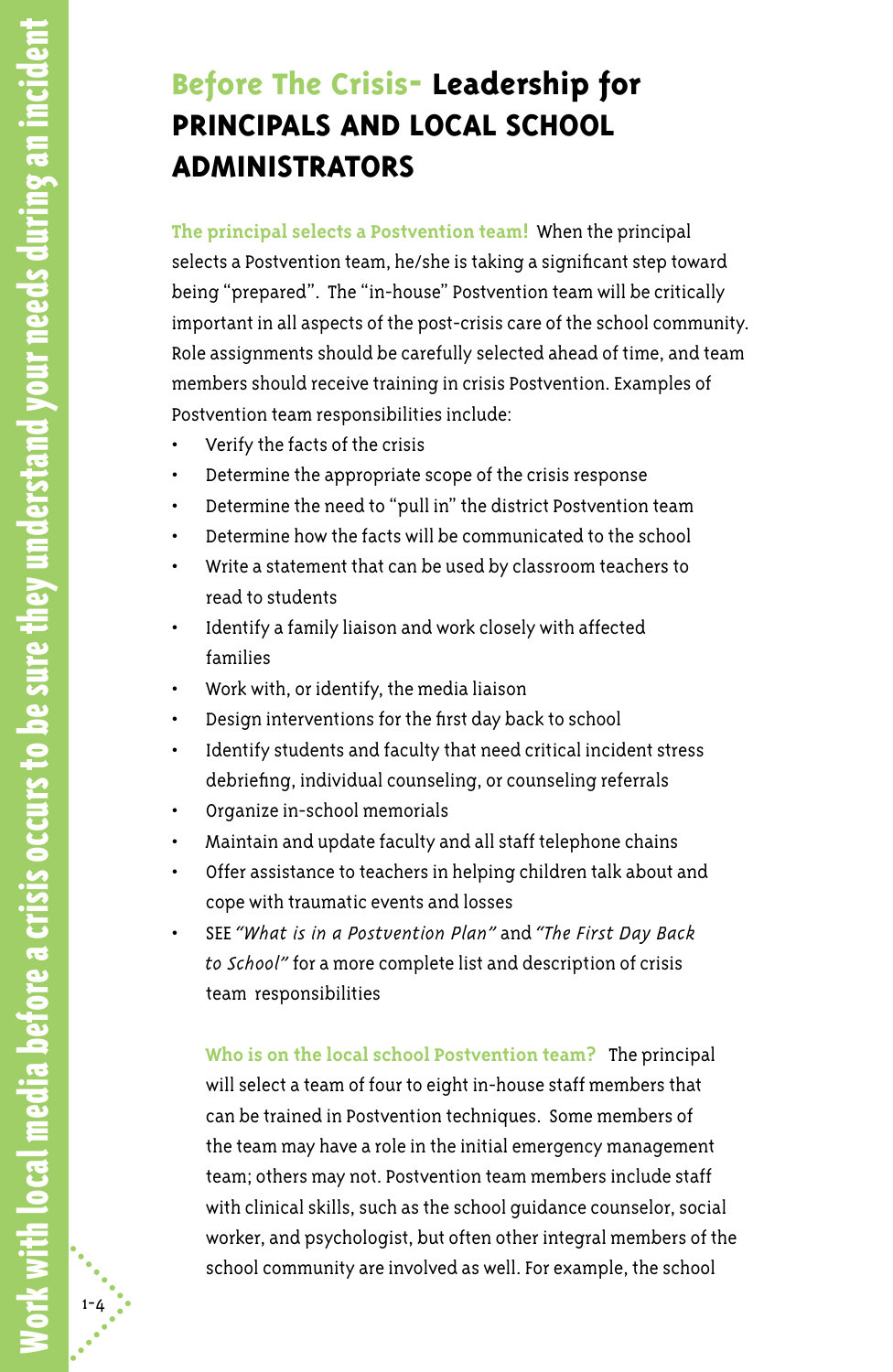janitor and/or secretary may be considered. The principal and viceprincipal will always be members of the Postvention team.

- **Identify licensed professionals in the community!!** Identify licensed professionals in the community ahead of time who would be willing to volunteer their services post-crisis and that you would deem safe to be in your school. Frequently there are numerous offers to help post-crisis and this is typically not a good time to sort out who is a licensed mental health professional with training in crisis response. Ideally each local school Postvention team will meet at least annually with local community mental health volunteers to review Postvention planning.
- **Develop and maintain several critical phone trees:** Develop a complete, continually updated telephone list of your crisis team, identified community supporters, your faculty and support staff, and district personnel that either need to be notified or could be available to assist post-crisis. Have after-hours phone numbers of all, including identified community support agencies! The Principal, Vice Principal, and Crisis Team members must keep crisis plan and phone tree bedside and in their cars at all times!

*Note: The complete, yet continually updated phone list of all school employees with bedside access for the principal and crisis team members is an essential component of an adequate Postvention plan. Best practice guidelines indicate that beforeschool meetings help to dispel rumors, prepare teachers for working with students, and inform teachers of changes in schedule as well as resources available for the return of students to school. Be prepared to call in staff as necessary with afterhours access to your phone tree! (See "The First Day Back to School")*

• **Develop and distribute Postvention plan for your staff (see Postvention plan)**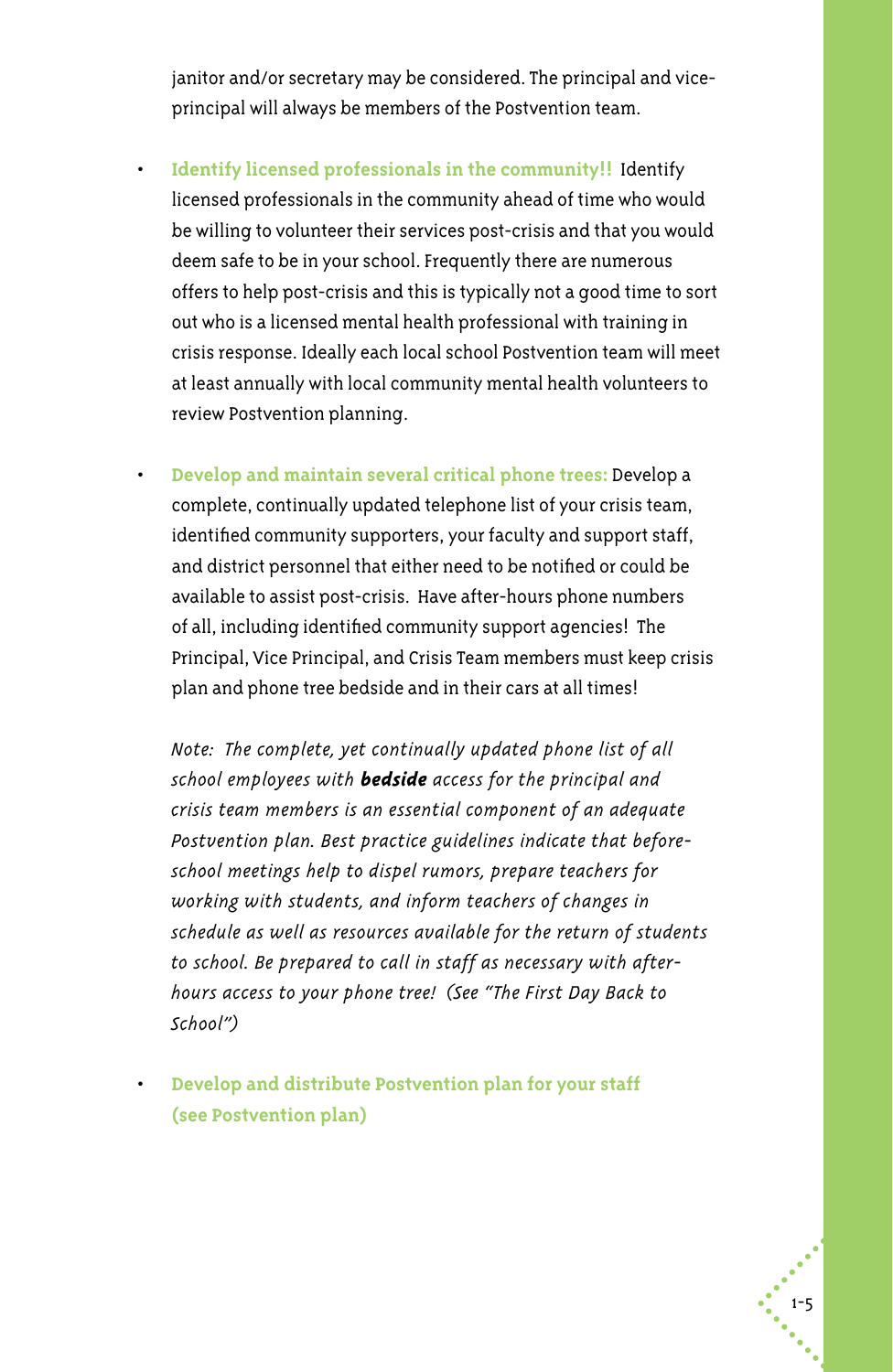

### *What is in a Postvention Plan?*

### **A Postvention Checklist**

 It is helpful to develop a checklist for the Principal and crisis team to refer to in the immediate aftermath of a crisis. Most schools will have an Emergency Management Plan and a separate Postvention plan, sometimes these will overlap. The Emergency Management Plan is essentially about safety and security in the immediate aftermath of an in-school crisis; the Postvention plan helps to restore a sense of community in the aftermath of a traumatic situation and addresses the emotional needs of students and staff as they struggle to regain their pre-crisis equilibrium.

### **Examples of checklist items in Emergency Management Plans that are essential immediately post-crisis:**

- Sound appropriate alarms
- Secure building
- h Notify security or police, fire, etc., as needed
- Mobilize crisis team
- h Notify Superintendent and appropriate district personnel
- Communication needs addressed public announcement or fact sheet to teachers
- Set up command center
- h Notify family or families

### **Examples of checklist items in the Postvention plan:**

- h Notify/activate school Postvention team
- h Notify Director of Schools and District personnel
- Verify the facts  $-$  ask staff not to repeat information until information is verified!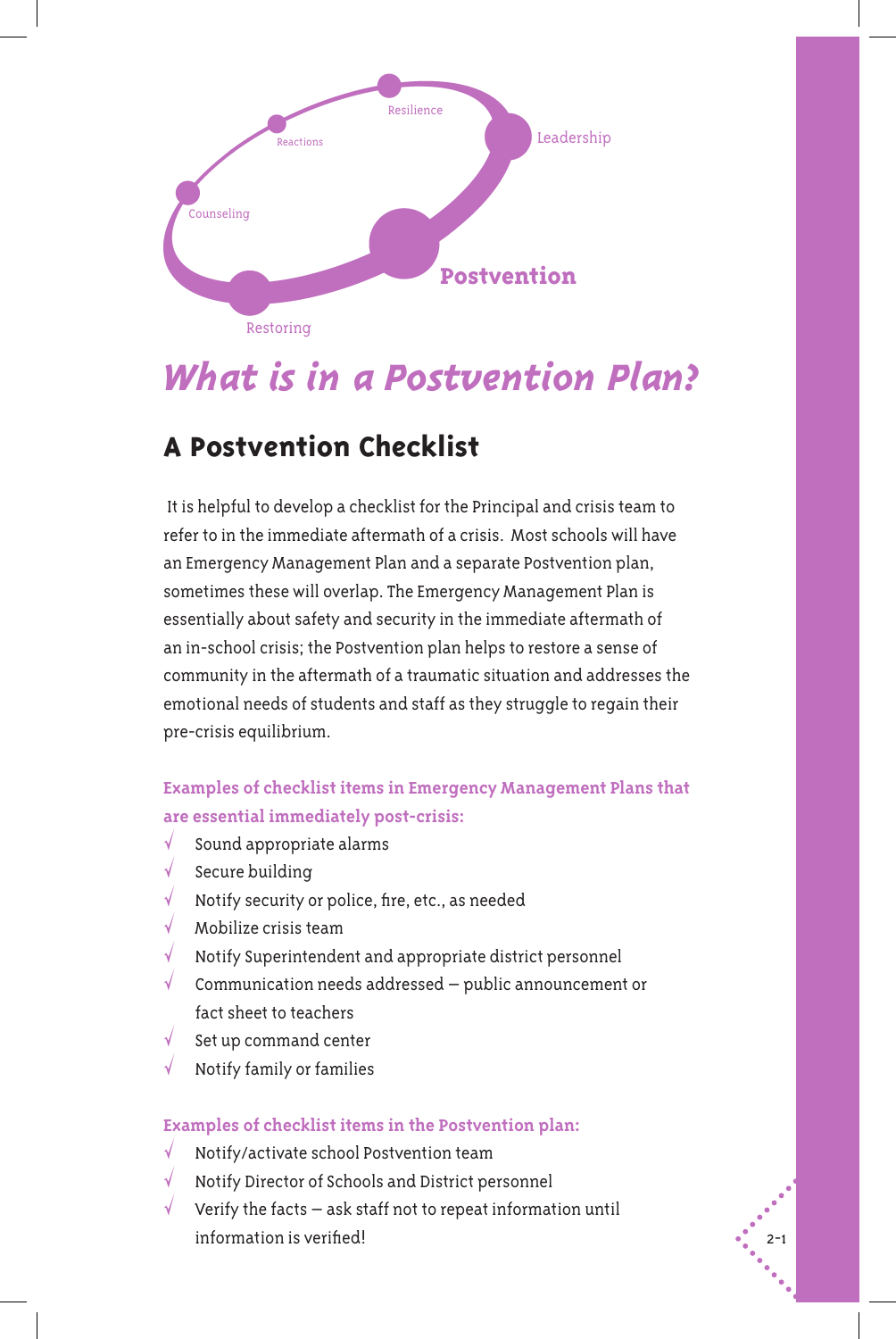- $\sqrt{\phantom{a}}$  Activate telephone list for all staff
- $\sqrt{\phantom{a}}$  The Postvention team meets to determine the scope of the response (grade level? schoolwide?) and who will be called in (district team? community mental health?)
- $\sqrt{ }$  Assign one person on the Postvention team to serve as an identified leader and coordinator for the day's activities
- $\sqrt{\phantom{a}}$  Activate a before-school all-staff meeting or grade level meeting depending on scope of crisis
- $\sqrt{\phantom{a}}$  Set up counseling room(s)
- $\sqrt{\phantom{a}}$  Assign crisis team member(s) to follow student's schedule
- $\sqrt{ }$  Assign a "floating" crisis team member to identify students/ staff/faculty that need extra assistance
- h Notify student's "best friends" in a separate group and offer support
- $\sqrt{\phantom{a}}$  Family liaison contacts or visits family and continues to offer family support
- $\sqrt{\phantom{a}}$  Contact previously identified community mental health professionals, if appropriate
- $\sqrt{\phantom{a}}$  Create a letter to parents informing them of the facts (so that parents of students in school do not get all their information through the media). If necessary, provide same letter in other languages.
- Provide teachers with suggestions about how to talk with students
- $\sqrt{\phantom{a}}$  Communicate with feeder schools and schools that have siblings of affected children
- Communicate with other stake holders in the school (identify this ahead of time)
- $\sqrt{\phantom{a}}$  Set up sign-in/sign-out at all entrances
- $\sqrt{\phantom{a}}$  Require identification badges at all entrances
- $\sqrt{\phantom{a}}$  Call interpreters if necessary

- $\sqrt{\phantom{a}}$  Call substitute teachers to replace teachers who may be too traumatized to teach.
- $\sqrt{\phantom{a}}$  One person speaks to the media if this is not a member of the crisis team, then one member of the crisis team is assigned to work with the media liaison
	- Designate location for media as far from school as is feasible
- Identify high-risk students based on previous history and have the "floating" crisis team member check on them
	- Identify groups of teachers and groups of students most likely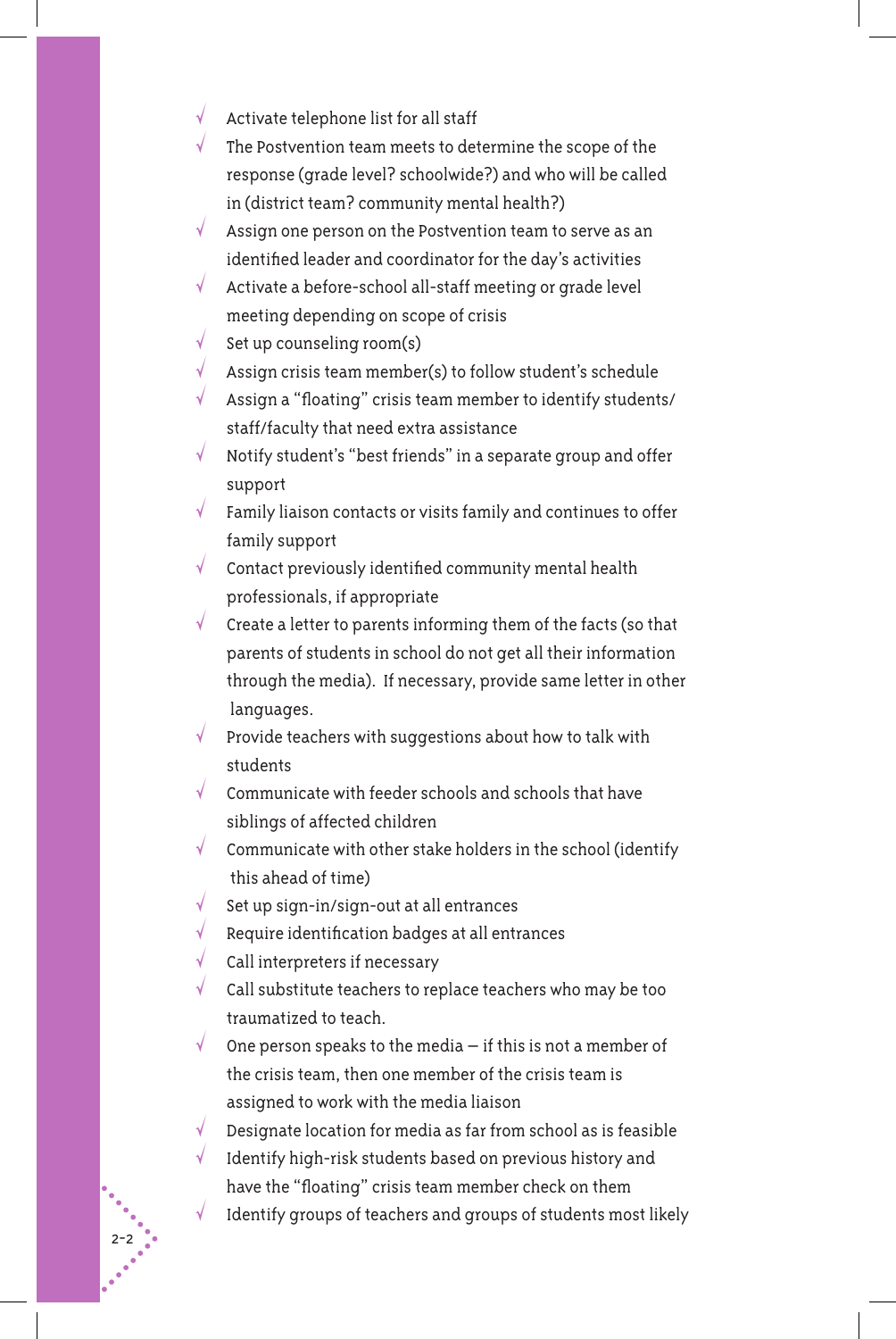2-3

to need critical incident stress debriefing and have a trained member of the crisis team offer this service (see *"First day back to school"* and *"Clinical skills"* for details)

- Begin to discuss and plan for a community-wide parent meeting, if necessary (see *"Clinical Skills"* for information on format)
- Distribute information on normal reactions to traumatic stress
- Distribute referral information
- Identify students/faculty who need longer-term follow-up

### **Policy for communicating crisis to school community**

Remember to check with the district media consultant if that is required. The crisis team should develop a statement that is consistent with the facts and distribute the written statement to all teachers during the before-school meeting. Students should be informed at the same time, either over the PA system by the Principal, or by having the first period teachers read the prepared statement to students.

It is important to inform close friends of the student privately or in a small group regarding the death of a student and how they died. This is good practice with any death, but especially helpful in instances of suicide. Allow time for reactions and questions.

#### **Cultural Competence Policy**

Cultural competence: Cultural, ethnic, and religious views and practices vary widely regarding death and funeral rites. Even very familiar rituals to you, such as sending flowers to the funeral home, may not be appropriate in some cultures. It is always best to have the family liaison or principal check with the family about appropriate responses. Remember that cultural and ethnic differences affect the way families experience pain, label symptoms, and communicate about pain. Attitudes toward helpers, beliefs about the cause of pain or traumatic events, and the treatment or help families desire will vary according to cultural and ethnic background. (McGoldrick 1996) Do not assume that because a person declares that they are of a specific faith or background that they will necessarily follow all of the rituals and practices of that group. There will be many variations and interpretations. Have a plan to call in interpreters, if necessary, and a plan to send home fact sheets in other languages post-crisis, if necessary.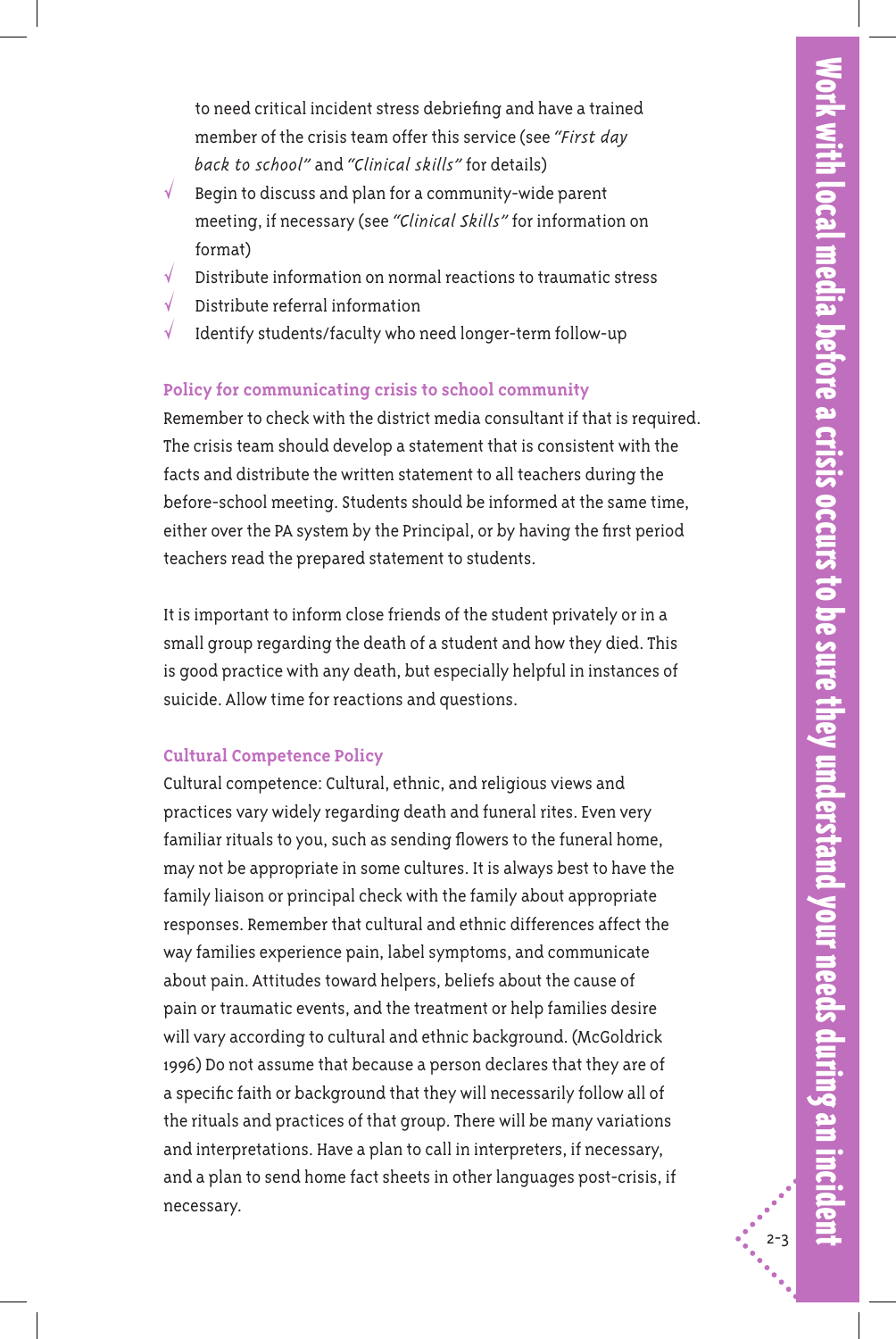### **Funeral policy**

Each school needs to set a policy on funeral attendance. For example, will all students be allowed to miss school for the funeral of a peer? Will parental permission be required? It is important to have consistency across situations where there is loss of life.

#### **Memorial policy**

When there is loss of life in the school, frequently students and faculty want to memorialize the death in some way on school premises. This may include rituals such as a moment of silence, planting a tree, dedicating a game or event in that person's memory, a page in a year book, etc. It is extremely important that there be consistency in the school memorial response, so as to not offend or hurt families that may not receive the same memorial for their child. The policy on memorials for children who commit suicide may be a little different, so as not to encourage and aggrandize the act of suicide. Often it is recommended to NOT have memorial activities at all; however less visible memorials, such as donation of books to the library, may be appropriate. (See suicide under clinical skills)

### **Anniversary reactions**

It is important for the school to recognize that there may be anniversary reactions to major traumas and decide ahead of time if they would like to have a schoolwide acknowledgment of the anniversary. Even when school administrators decide to have a normal day, Postvention team members should be aware that some students or faculty may have an anniversary reaction and need additional support. Major disasters may be covered on national television and trigger anniversary reactions in the school community.

Classroom activities at the time of an anniversary should focus on strengths and survivorship (see classroom activities recommended in "Building Resilience" section below). The crisis team can convene and determine whether an anniversary response seems appropriate in school, and, in addition, determine the scope of the response.

#### **When a crisis happens over school breaks**

The Postvention team should be available by phone to each other to discuss and decide if there should be any school response over the break, a school response on the next day back to school, or no response.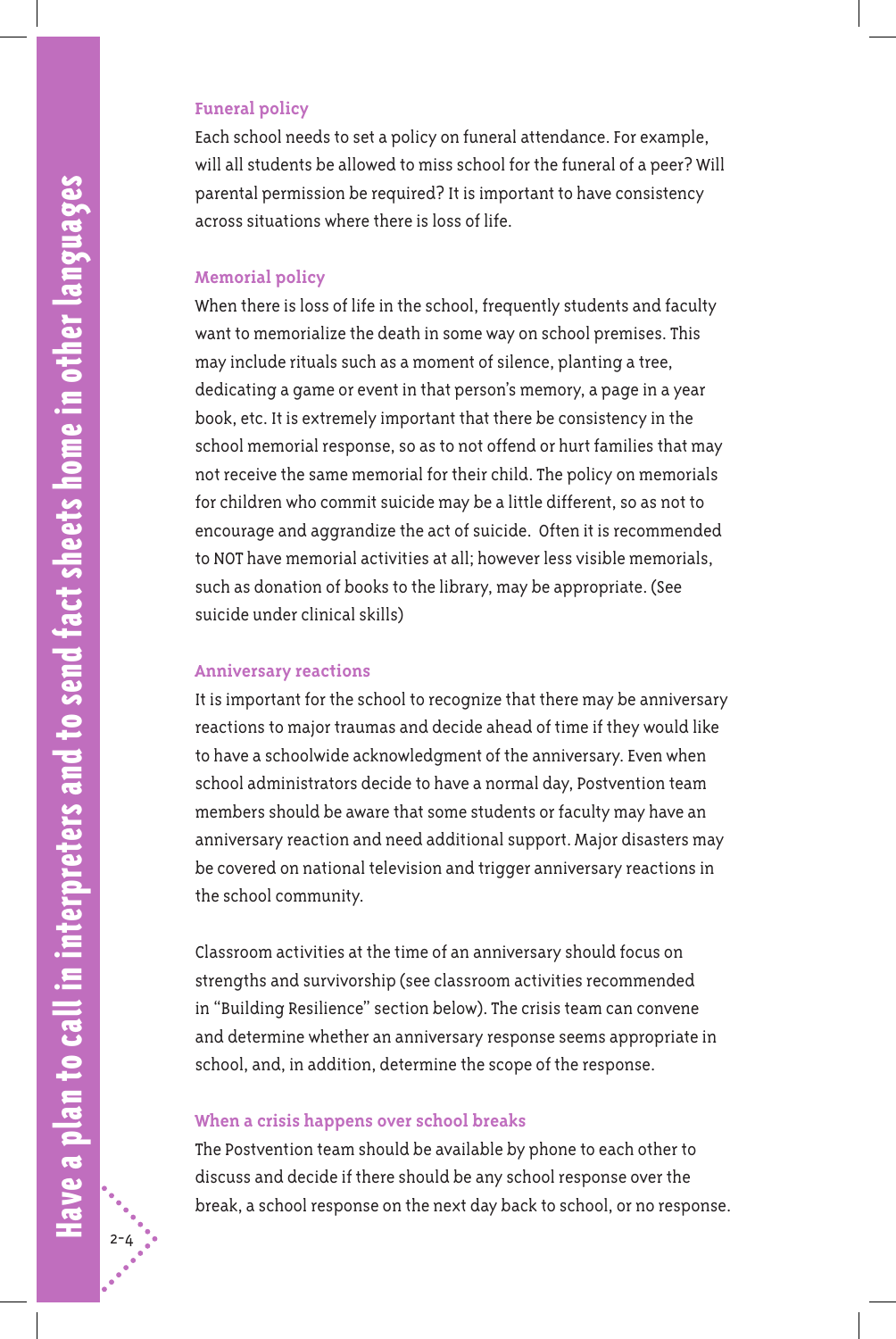### **Coping with the "empty desk" and "locker"**

The principal or a designated Postvention team member can bring individual flower stems to school. Students can then have an in-class ritual of putting the flowers on the deceased student's desk, which can later be brought to the family. Also, students can make paper flowers for a wreath on the locker. The teacher may also place a blank book on the desk and have students write fond memories of the deceased student, creating a special "memory book" for the family. In most situations the room can be rearranged and the desk removed after the first day back to school. (See "Building Resilience" section for more healing activities for children.)

### **Evaluation**

The Postvention team should evaluate how each day went at the end of the day as students return to school. In addition, a proposal should be in the Postvention plan to evaluate the Postvention intervention several weeks following the crisis.

### *After-hours communication –Phone trees for crisis team and entire school staff!!!*

It is critically important to maintain an up-to-date phone tree for the Postvention team, community mental health professionals, faculty, and the entire school staff. One member of the Postvention team can be in charge of keeping the phone tree updated and distributed. *All Postvention team members need to keep the crisis plan and the phone tree "bedside" and in their vehicles at all times!* 

### **Identify a family liaison person**

*The family liaison person:*

- Communicates with the family regarding the traumatic incident
- Helps family collect student's personal belongings in the event of a student death
- Checks with the family and coordinates funeral and/or memorial information
- Offers the family support and, if necessary, referral information
- Often will visit the home  $-$  check with family first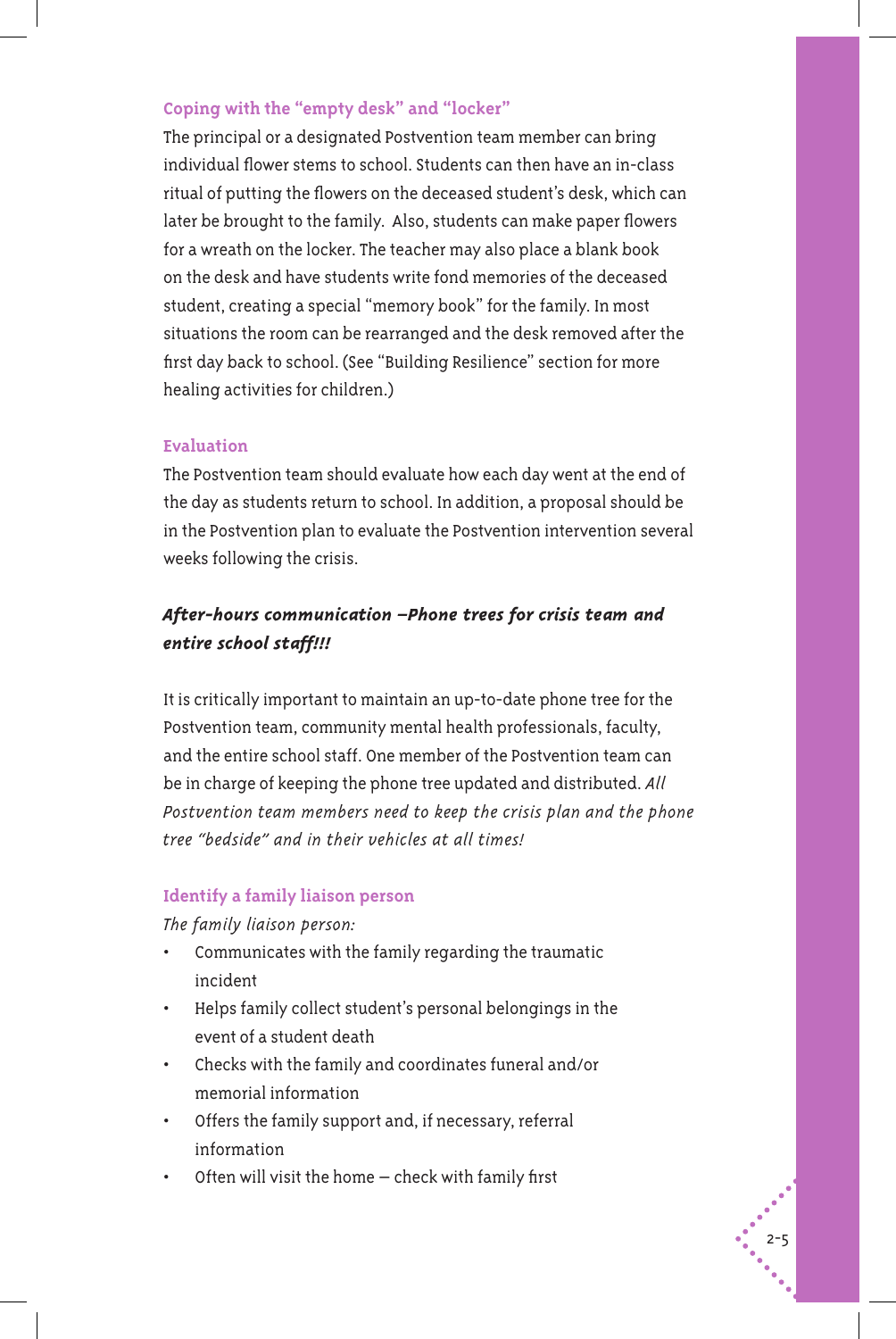#### **Identify the media liason**

- If the district has already identified a media liaison person, make certain that school staff are aware of his/her identity and purpose.
- If the district does not have a pre-identified person, one member of the Postvention team should be selected (may be the principal) to speak to the media.
- Encourage faculty and students to let the media liaison be the person who speaks for the school.
- Designate a predetermined site for the media to congregate in the event of a school crisis.

### **Suggestions for informing students of unexpected loss of life**

(See policy for communicating crisis to school community)

### **Identify crisis center location**

Identify a crisis center location with a telephone, manned all day by a member of the Postvention team. Postvention team members check in here frequently throughout the day.

### **Identify rooms to be set aside for individual and group counseling**

Identify rooms that will be comfortable and private.

**A plan for calling in substitute teachers, and/or a plan to relieve teachers who will need additional time to grieve/debrief**

- Do not underestimate the need for calling in substitutes when teachers are traumatized.
- Plan for how one grade level could be covered by competent adults in your building if one grade level of teachers need time for separate debriefing (do not include counselors as adults to cover).

**You may want to include sample letters that can be sent out to parents; some schools will prefer to run all communication through the media liaison and/or district media consultant.**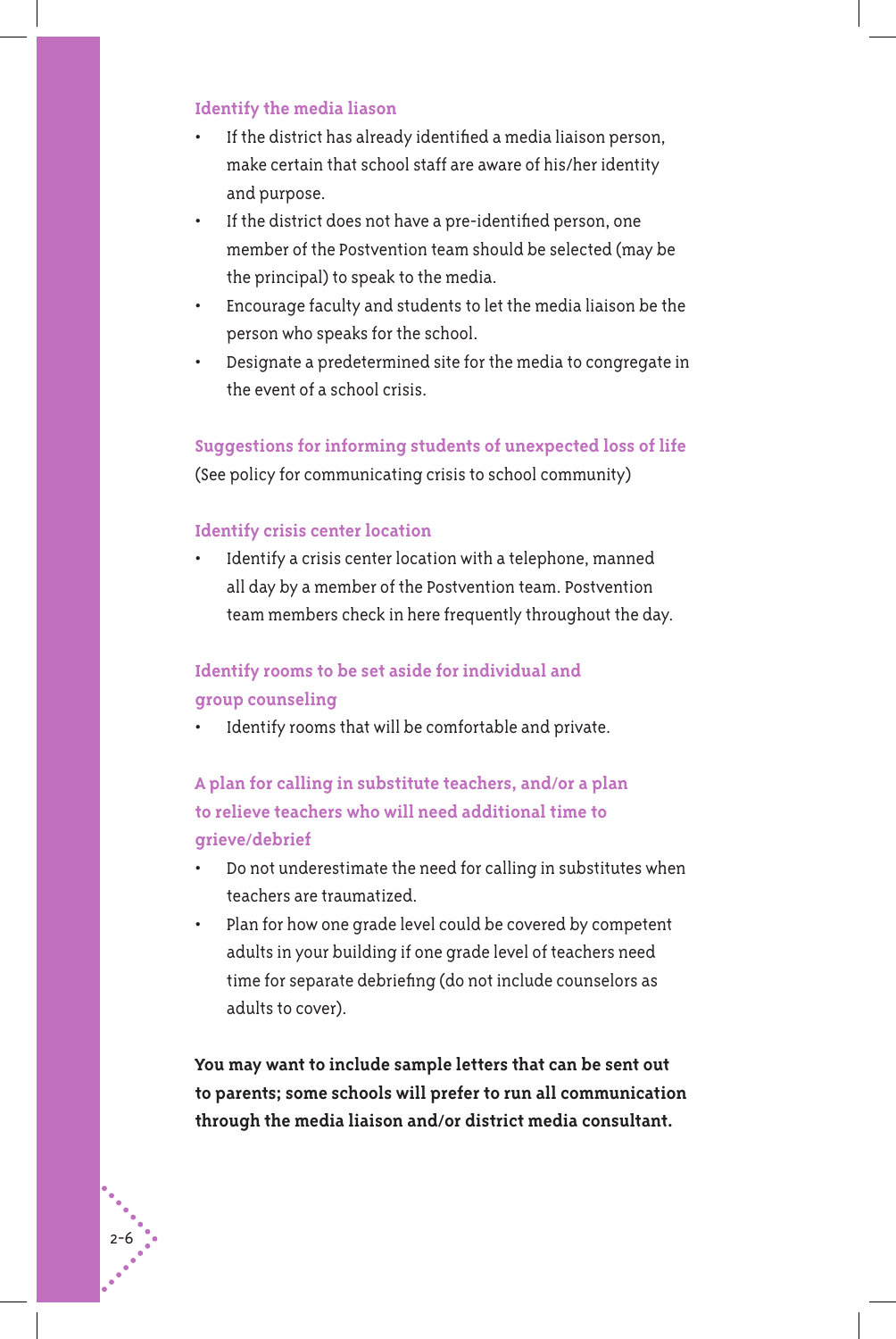

# *Restoring Community: THE FIRST DAY BACK TO SCHOOL*

### **1. Postvention team convenes prior to school opening**

- To select a designated leader
- To determine and verify the facts
- To determine the scope and nature of the crisis response
- To outline the day's activities
- Postvention team or media liaison develops statement that will be shared with school community regarding the incident – this statement should be distributed to all teachers

**2. There is a mandatory faculty/staff meeting one hour before the start of school (this may be only for one grade level if that's what the Postvention team determines to be the appropriate level of response)**

- Teachers are given the written statement developed by the Postvention team or media consultant
- The school administrator or Postvention team leader verbally informs the faculty/staff about the facts of the incident
- Any change in schedule is laid out for staff
- Teachers are given a chance to share what they know or heard that may be conflicting or additional information
- Teachers are given a chance to share their reactions to the situation
- Teachers and staff closest to the tragedy should be grouped separately and offered critical incident stress debriefing before they work with students!
- Teachers receive training in the morning preparing them to work with their students (suggestions for discussion, activities, etc.)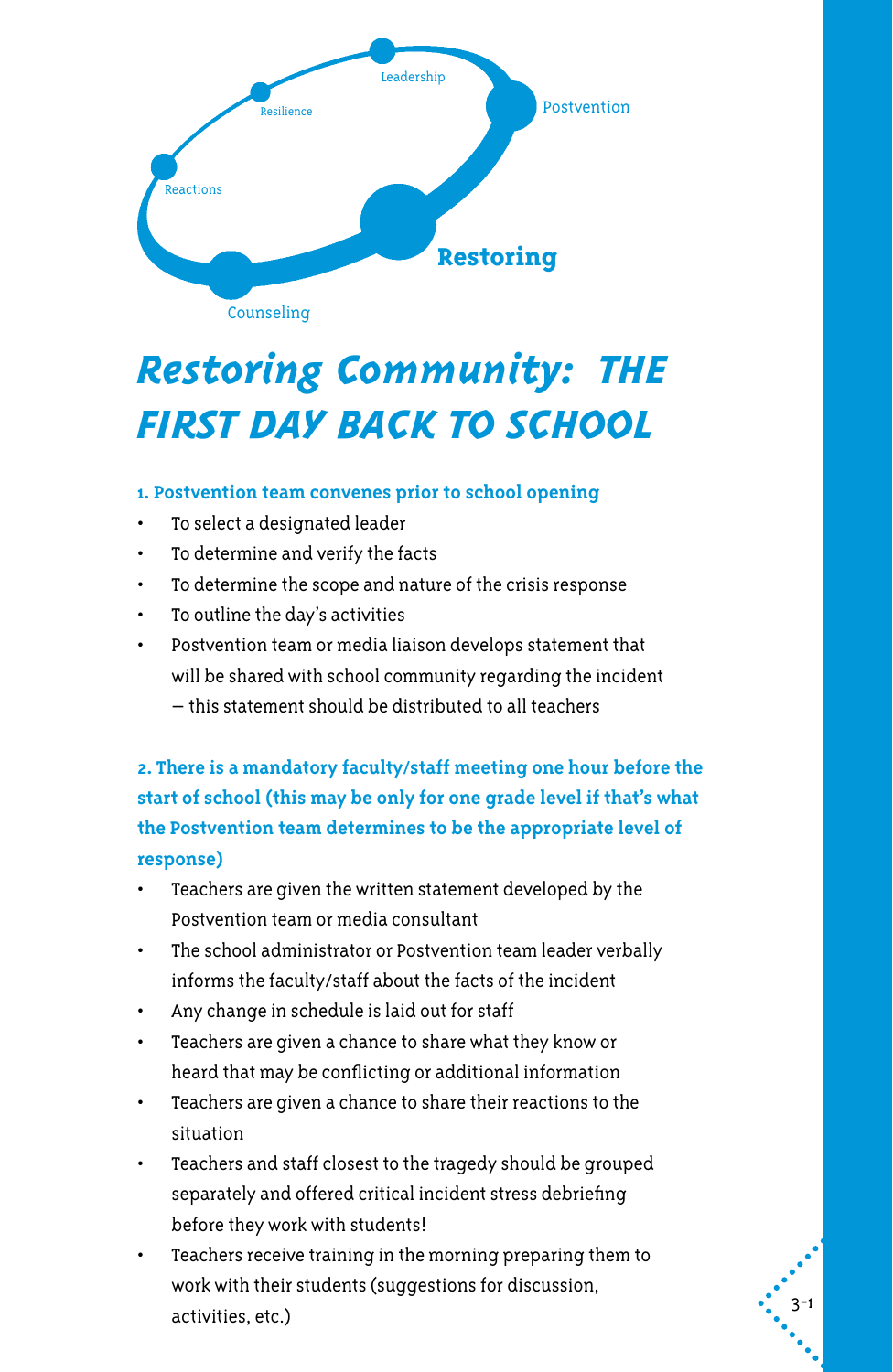Remember, teachers should not be expected to handle distraught children without adequate help for themselves. It is very helpful for principals to REQUIRE teacher participation in defusing or critical incident debriefing, as typically the most traumatized individuals do not self-refer for help!

**3. Identify groups of students that may be most affected by the trauma and offer critical incident debriefing to those students: for example, in the event of a student death, that child's sports team, band, etc.** 

**4. In the event of a student death, have counselors follow the student's day and debrief classes along with the teacher**

**5. Have a plan for the "Empty Desk" and/ or "locker" (see coping with the empty desk or locker above)** 

**6. Set up counseling room for students**

**7. Bring food and drinks into teacher's lounge (parents can help with this)**

**8. Students are offered appropriate activities to combat "learned helplessness" (see building resilience)** 

**9. One member of the Postvention team checks in all day with teachers to continually identify students who may need extra help today or follow-up later**

**10. The media liaison continues to respond to the media (see media liaison above)**

**11. The family liaison continues to check in with the family and offer support (see family liaison above)**

- • Help family retrieve personal belongings
- • Call schools that have siblings involved
- Check with family about memorial activities (see memorial activities and cultural competence)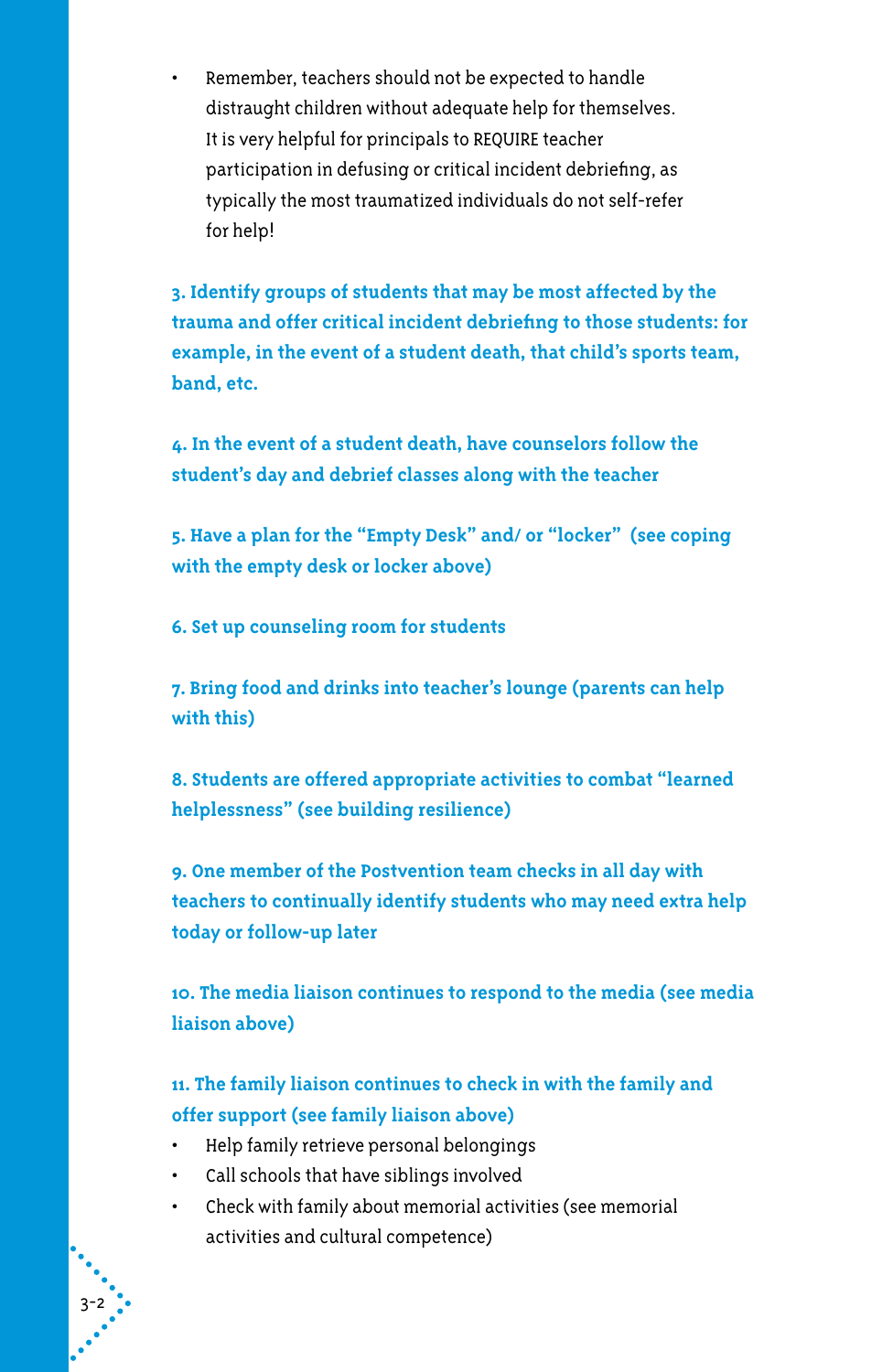### **12. A mandatory staff meeting is held at the end of the day**

- • Evaluate the day
- • Identify further actions necessary
- • Offer critical incident debriefing and/or other necessary support to the Postvention team
- • Identify students/faculty who need further assistance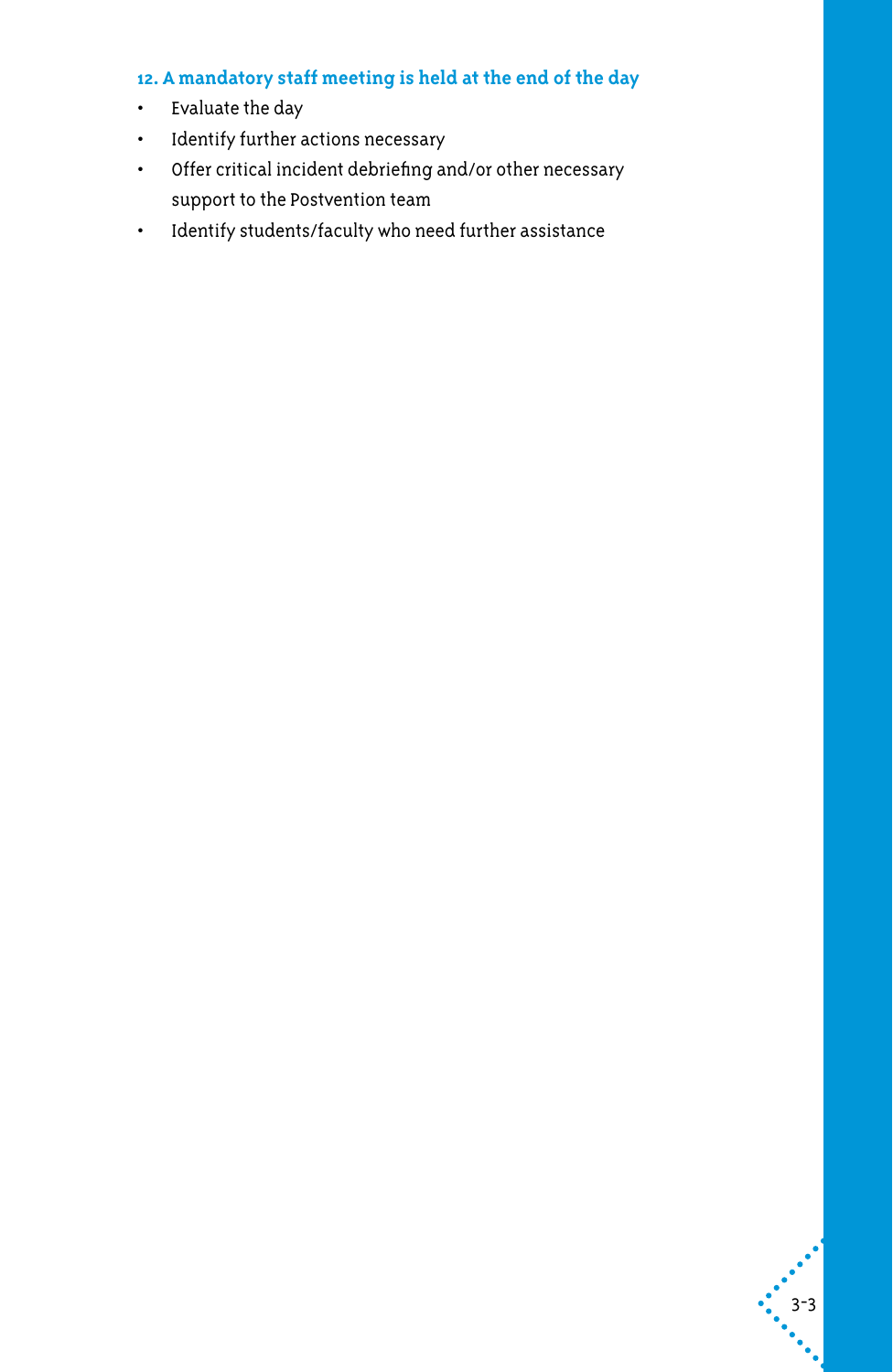

### *Counseling Skills*

*NOTE: It is highly recommended that Postvention team members receive training before attempting to utilize defusing and debriefing skills!*

### **Psychological first aid (Pynoos and Nadar 1988)**

Psychological First Aid is typically utilized in the immediate aftermath of a large scale disaster or traumatic event, when survivors are disoriented and in need of stabilization. The goal is the reduction of the initial stress caused by a traumatic event. Examples in the school-based situation would be natural disasters, violence on campus, acts of terrorism, etc. In other words, when students and faculty are in danger, confused, disoriented, or otherwise unstable, and the timeframe is nearly immediate, Psychological First Aid is the appropriate Postvention tool.

### **Psychological First Aid Core Actions:**

- **Contact and Engagement:** respond to contacts initiated by affected persons, or initiate contacts in a non-intrusive, compassionate, and helpful manner
- **Safety and Comfort:** enhance immediate and ongoing safety, and provide physical and emotional comfort
- **Stabilization:** calm and orient emotionally overwhelmed/ distraught survivors
- **Information Gathering of Current Needs and Concerns:** identify immediate needs and concerns, gather additional information, and tailor Psychological First Aid interventions
- **Practical Assistance:** offer practical help to the survivor in addressing immediate needs and concerns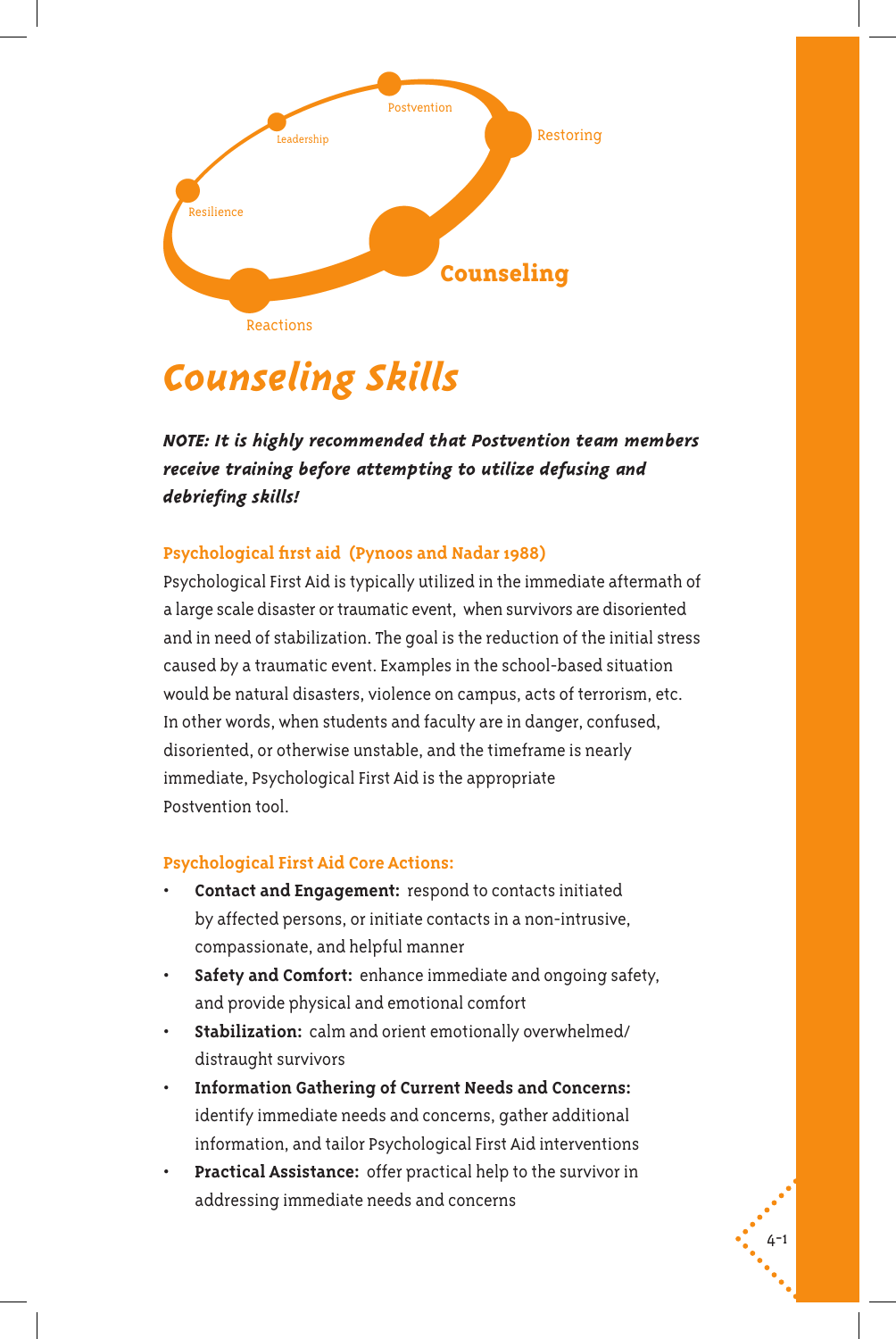- **Connection with social support:** help establish brief or ongoing contacts with primary support persons or other sources of support, including family members, friends, and community resources
- **Information on coping:** provide information about stress reactions and coping to reduce distress and promote adaptive functioning
- **Linkage with collaborative services:** link survivors with needed services, and inform them about available services that may be needed in the future.

4-2

 *Explanation of Psychological First Aid taken from The National Center for Child Traumatic Stress, Field Operations Guide*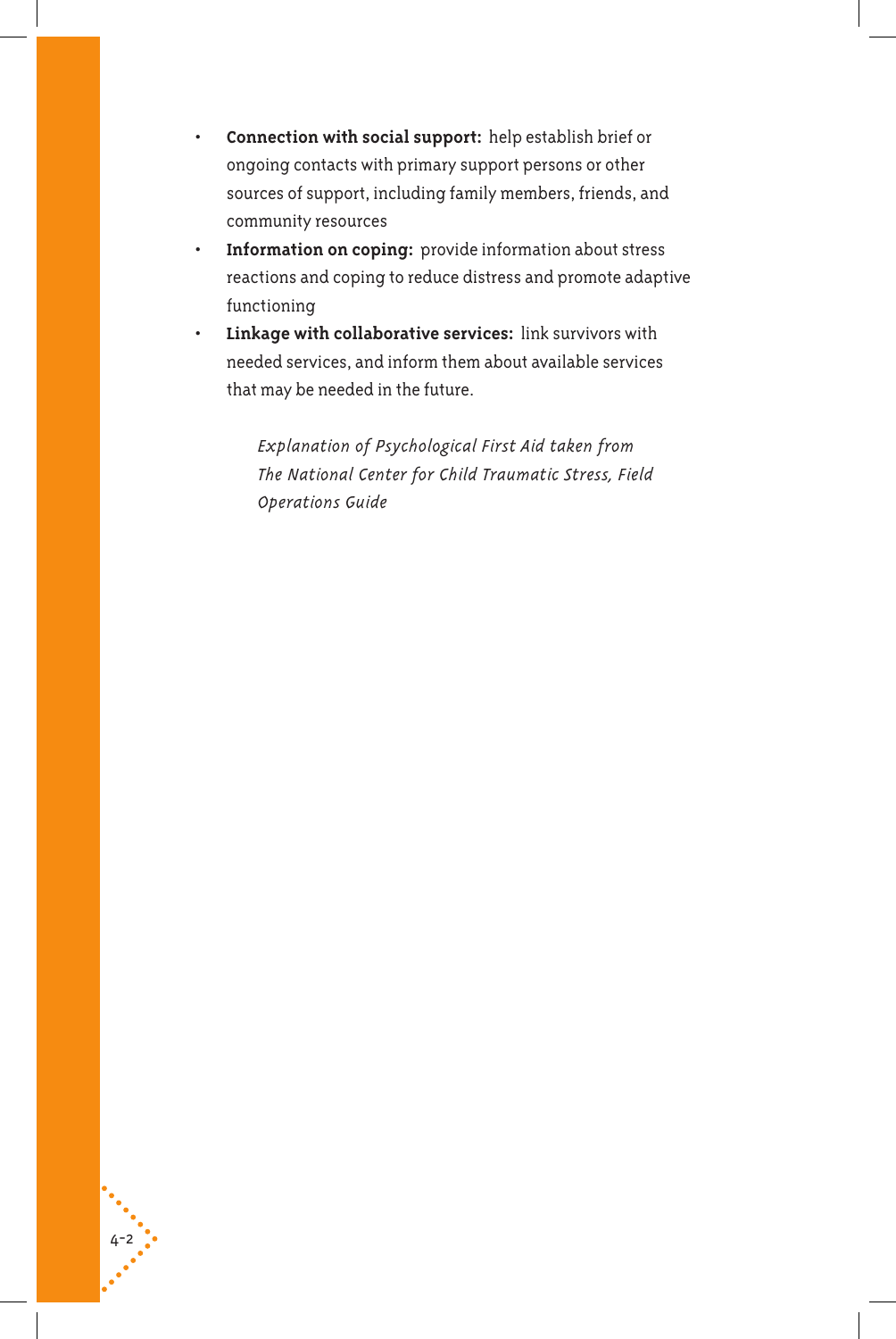### **Defusing skills – Immediately Post-Crisis, (within 12 hours)**

This classroom defusing protocol is adapted from the George Everly and Jeffrey Mitchell model (1999) elaborated in Johnson et al. (1999). If an event happens in school, and students are not immediately dismissed, this format is recommended to "defuse" the intensity of the situation and build resilience.

### *Here is an overview of the brief, structured discussion of the event recommended within a small group context:*

- **Introduction phase –** Clearly state the purpose and format of the discussion. Set the following rules- Let each other speak, don't interrupt, tell what happened if you wish, (or just listen), don't criticize, and keep what's said in the room confidential.
- **Exploration phase –** The leader asks students to describe what happened and works toward pulling together consistency in the stories, and a sense of shared group experience. The leader can also ask for initial reactions from those students willing to share.
- **Information phase –** The leader summarizes students thoughts, clarifies misconceptions, normalizes student reactions. The leader also offers additional information as appropriate, outlines what he/she knows might happen next, and gives "stress management" tips.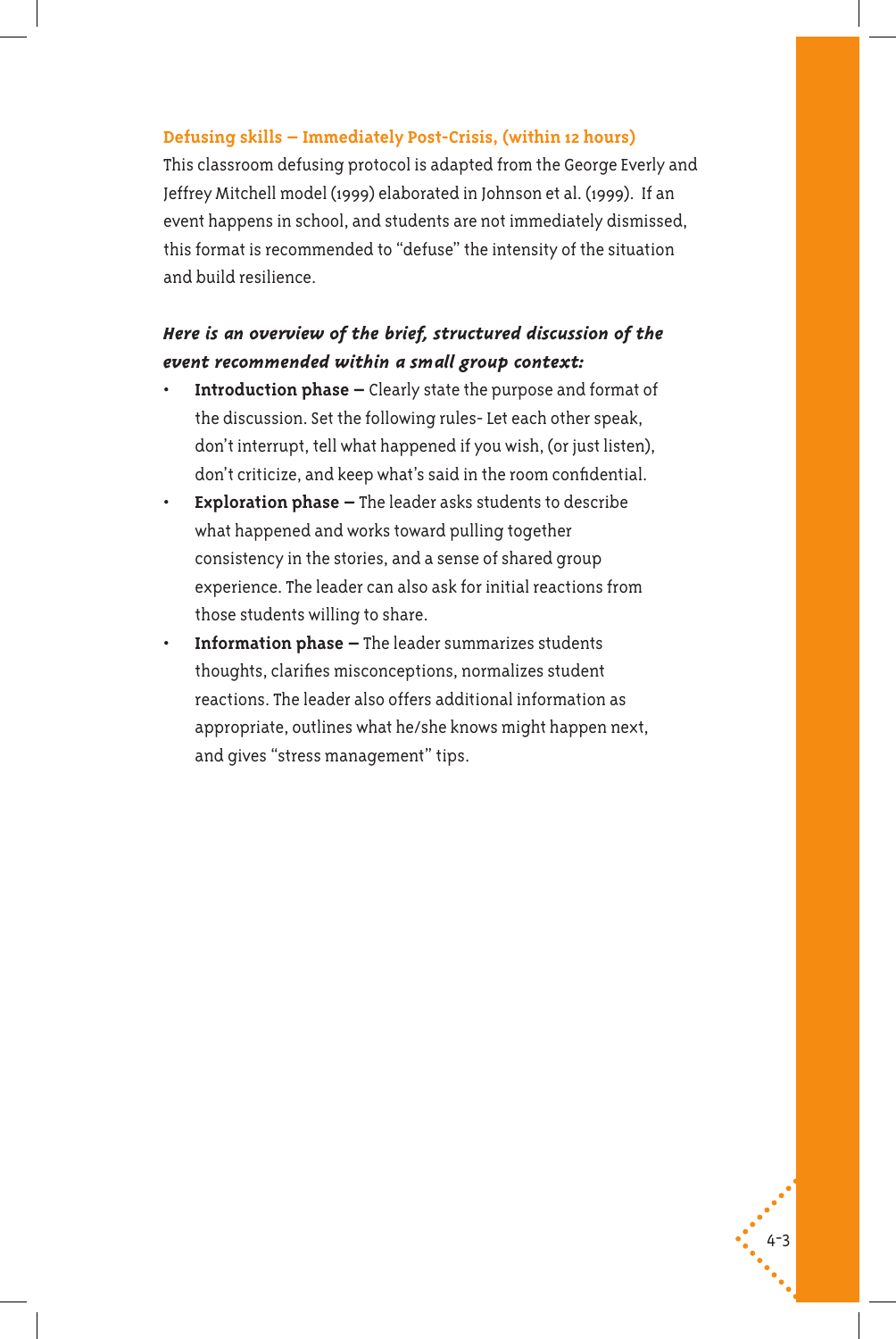### **Crisis Management Briefings**

#### **(CMB) Everly, 2001 (anytime post-crisis)**

This format is often used for Community/Family meetings after a major school crisis. The district team, the school principal, and the crisis team are usually involved in deciding whether or not a community meeting is necessary to stabilize the community. There may also be situations that call for a similar didactic presentation to the students and staff in a school and, in either situation, "showing strong leadership" at a time of crisis can be very reassuring to survivors.

- Bring together a large group
- Offer a didactic presentation
	- Spokesperson presents the facts
	- Healthcare professional presents information about normal reactions to trauma
	- Healthcare professional offers self-care strategies, referral resources, and handouts regarding the above
	- There is a question and answer period

### **Family/community meeting**

4-4

(See above Crisis Management Briefings for format of Community meetings)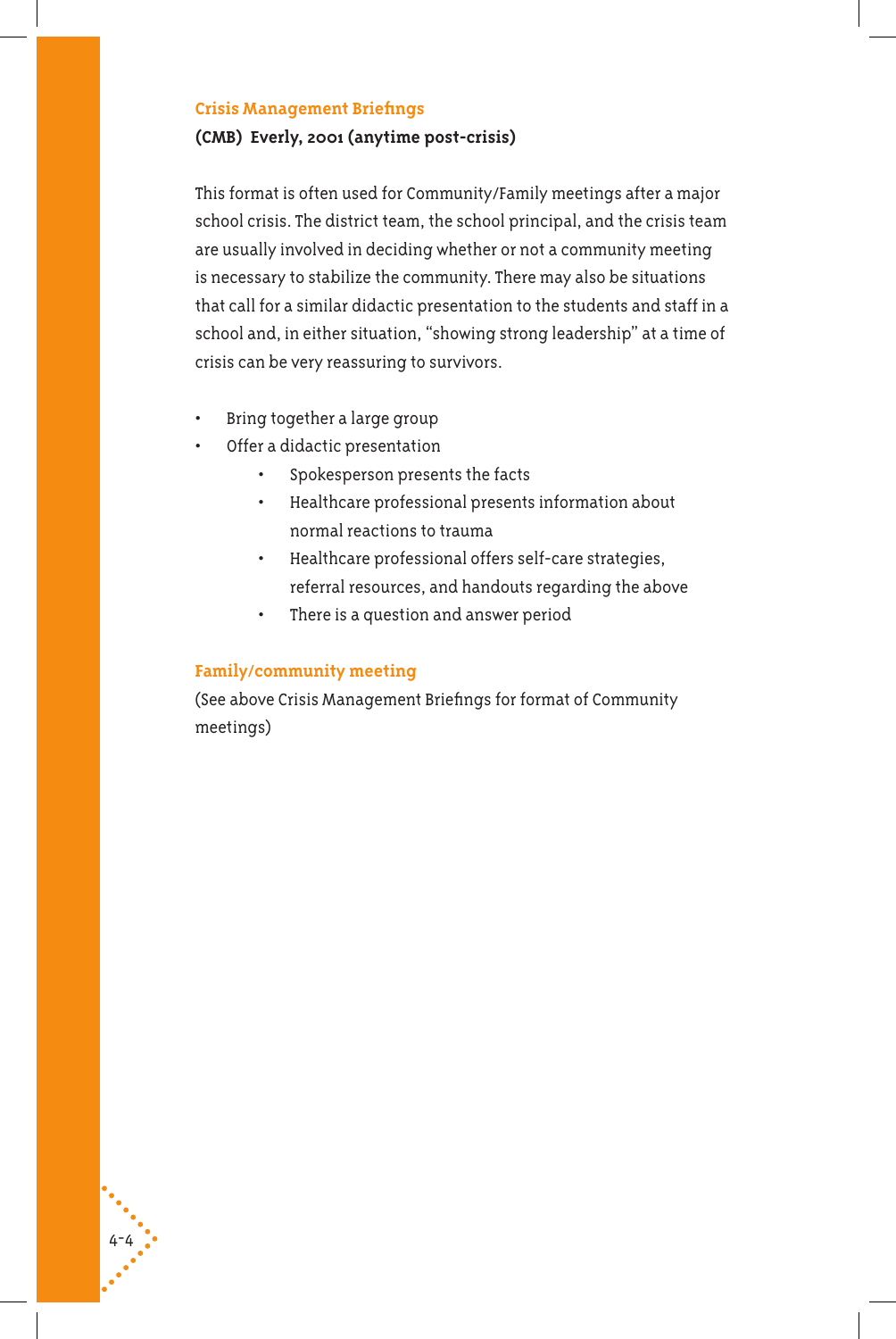### **Debriefing**

### **Critical Incident Stress Management Seven Phases of Debriefing (Mitchell model) Timing: Post-Crisis 1-10 days; 3-4 weeks for mass disasters**

This discussion format is recommended in schools when students return to school post-crisis. This may be used in classrooms, for specialized groups of students, and teachers/staff personally affected (See "The First Day Back to School" above). Most school crises (such as the death of a student or faculty member, car accidents, etc.) can be debriefed 1-10 days post crisis . This group intervention is not used immediately after mass disasters. We typically wait until students and staff members are safe and out of danger (3-4 weeks). Examples of disasters that would require a three to four week waiting period would be 9/11 and "Katrina". The following steps summarize this seven-step intervention:

- **Introduction:** development of group format, exploring the limits of confidentiality, and expected outcomes.
- Fact Phase: clarify the facts, each member's role, and discuss personal understanding of the event.
- **Thought Phase:** reflect on the immediate thoughts as group members experienced or learned about the event.
- **Reaction Phase:** members identify the most traumatic aspects of the event for them while voluntary discussion of emotions, validation, and support is provided.
- **Symptom Phase:** return members to cognitive processing of event while identifying possible symptoms and reactions.
- **Teaching Phase:** normalize member's reaction to traumatic event, while emphasizing that member's symptoms should gradually get better. Encourage self-care strategies and provide information about where to seek further information.
- **Closure/Re-Entry:** summarize event and review main reactions, develop coping plan and identify member's support systems.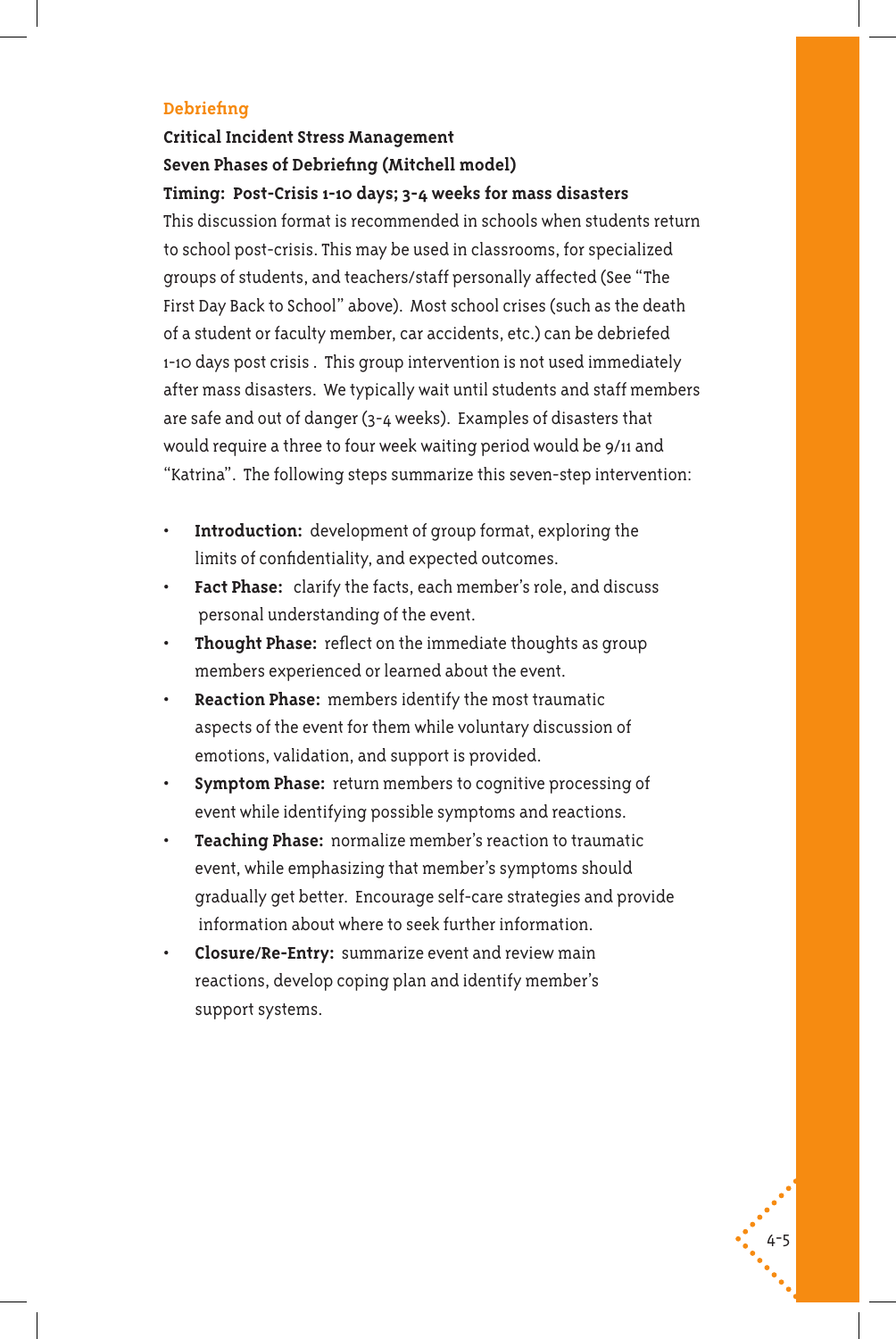#### **Responding to Suicide:**

Responding to a death by suicide requires many of the same skills outlined above, including psychological first aid/ debriefing/defusing and community briefings. The Postvention team will determine the scope of the response.

The first day back to school will look very similar to other tragedies. There are some differences, however:

- There is a risk of suicide contagion. The Postvention team will need to be on alert for identifying high risk students, and be available to offer assessments, interventions, and referral services. School personnel should alert parents immediately if they are concerned about a particular student. Remember that actively suicidal students should never be left alone!
	- The following students may be at higher risk of suicide:
		- Relatives or close friends of the deceased
		- Students who have attempted suicide previously
		- Students with a known history of depression
		- Pallbearers at the funeral
		- Boyfriend/girlfriend of the deceased
		- Students who have lost family members to suicide
		- Students with pre-existing social/emotional problems
		- Students with little social support
- It is likely that the in-house Postvention team will be overwhelmed with the responsibilities of helping faculty, staff and students. This is a good time to call in the district team and outside mental health resources. In Tennessee, we currently have an excellent statewide resource that can help schools respond to suicidal deaths, and is capable of providing support, suggestions, and onsite assistance.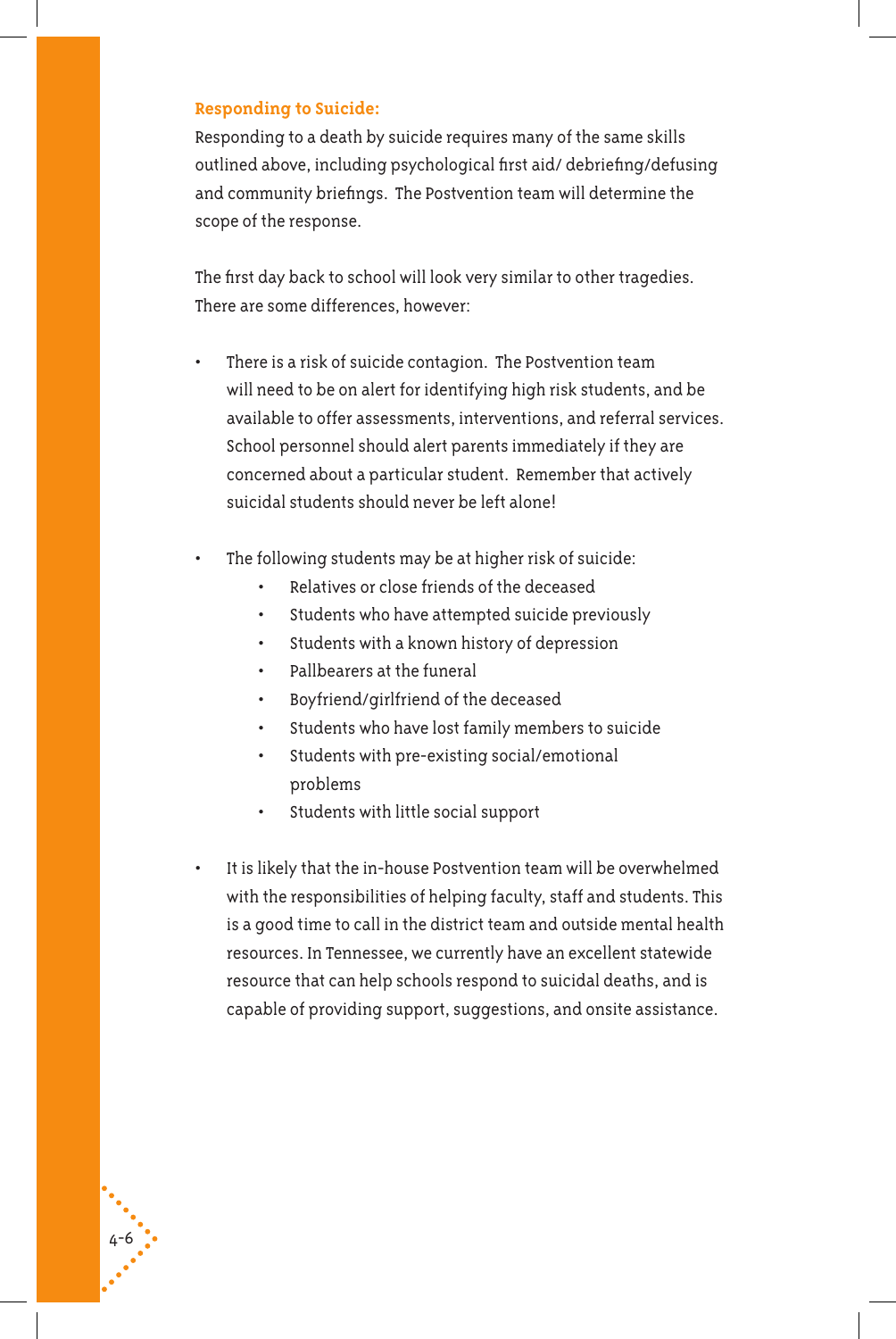**Tennessee Suicide Prevention Network** 

### "Saving Lives in Tennessee"

www.tspn.org

Scott Ridgway, M.S. Executive Director tspn@tspn.org • Phone: (615) 297-1077

- It is usually not recommended to have onsite memorial activities because these may dramatize and glorify the deceased and even the act of suicide. Some less visible memorials may be appropriate, such as allowing people to donate books in the deceased student's memory.
- It is important to inform close friends of the student privately or in a small group regarding the death of the student and how they died. This is good practice with any death, but especially helpful in instances of suicide. Allow time for reactions and questions.
- Although losing a child is always hard, losing a child by suicide is possibly the hardest loss of all. Extra support and sensitivity to the family is important to consider.

In the event of a death by suicide, guilt is a common and normal emotion for survivors to feel. Teachers, counselors, and students may have overwhelming feelings of guilt that can be addressed by helping them to verbalize their feelings, and then challenging some of the underlying assumptions that appear to be cognitive distortions. Trained clinicians will find CBT useful here.

### *Note: See "Building Resilience" for more clinical skills!*

*Permission was granted for outlining the above group clinical skills (defusing, debriefing, and crisis management briefing) by the International Critical Incident Stress Foundation, Inc. Please contact them directly for permission to recopy.*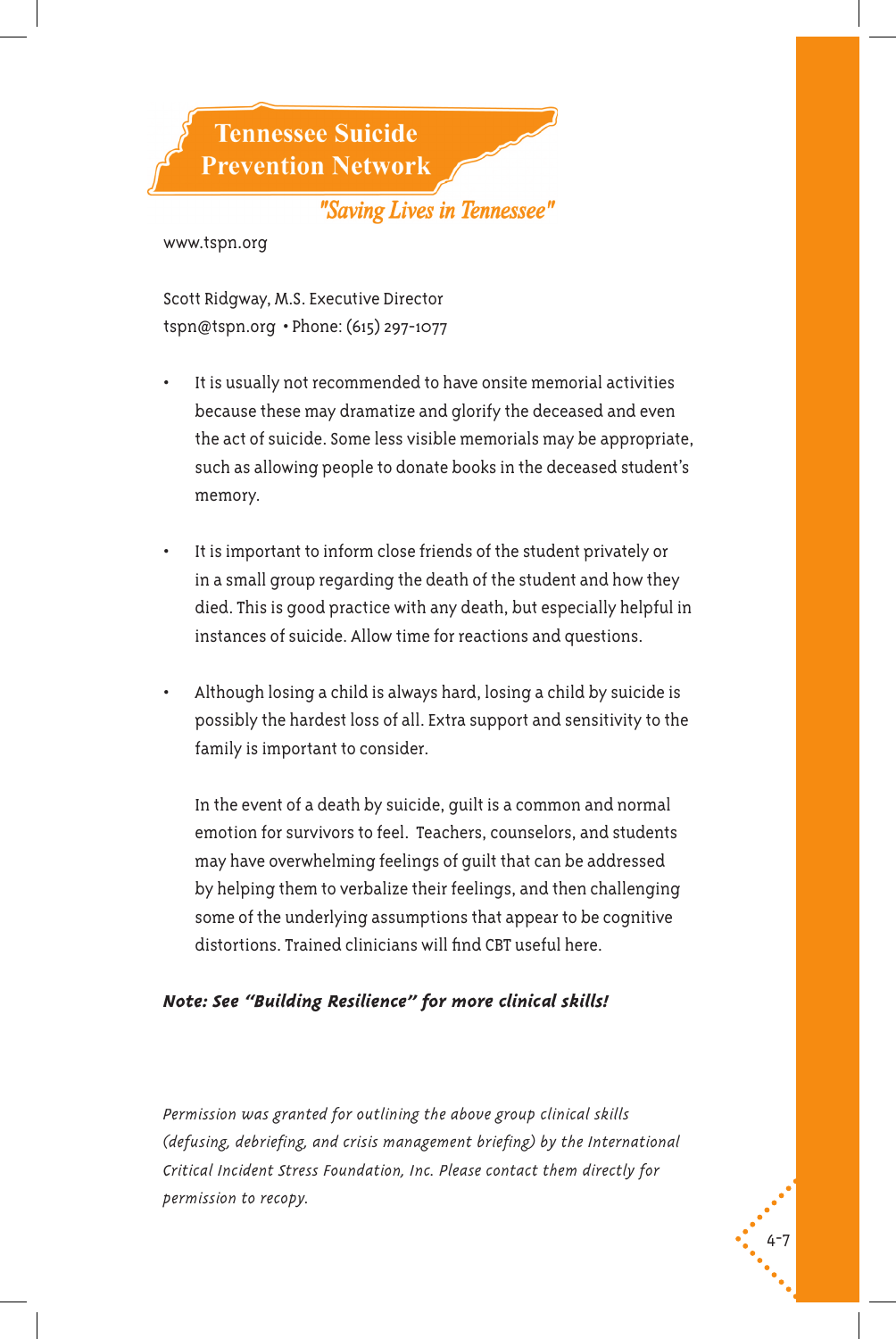

# *"Typical" Trauma Reactions*

This section will review common trauma reactions and also help teachers and counselors identify students who may need referrals for ongoing counseling. Some schools have counselors and mental health professionals with the time and training to provide this ongoing counseling; other schools will refer out to mental health professionals in the community. Hint: Try to identify community mental health resources ahead of time! **Remember That Most Trauma Reactions Are Normal Responses To Abnormal Situations! Reassure Students, Faculty, And Families That Their Reactions Are Not At All Unusual, And They Are Not "Going Crazy"! It Is Helpful To Simultaneously Explain That Sometimes These Normal Trauma Reactions "Get Stuck" And The Individual Does Not Return To Their "Steady State" In A Reasonable Amount Of Time – Encourage And Provide Referral Information For These Situations!**

### **Common Psychological effects of trauma exposure:**

(Also See "Typical responses by developmental age" below)

- Recurrent dreams/nightmares
- Intrusive thoughts or flashbacks
- Sleep and/or appetite disturbance
- Diminished interest in activities
- Exaggerated startle response
- Memory and concentration difficulties
- Avoidance of activities which recall the event
- Disturbing images or memories of the event
- Feelings of detachment
- A pattern of reenactment in behavior or play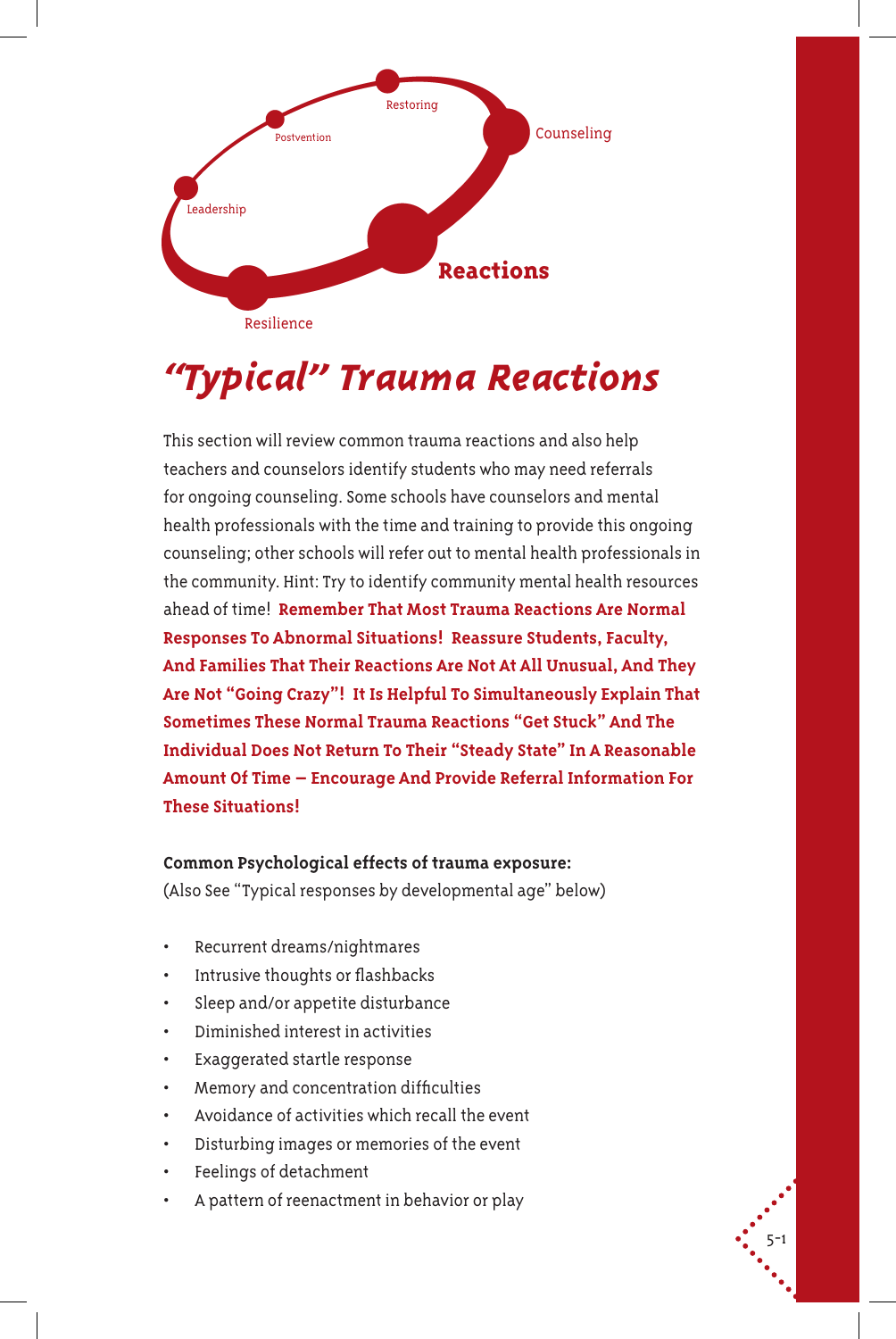### **Physiological aspects of trauma exposure**

- "Fight or flight" hormones emergency system
- Opiate system may be activated
- Can vacillate between "flooding" and "numbing"
- Trauma reminders (or triggers) can set off above
- Repeated exposure to trauma associated with structural changes in the brain

### **Common cognitive distortions of traumatized children**

- I should have been able to keep it (the traumatic event) from happening
- My family will never be okay again
- It is my responsibility to become "the man of the house" now that my dad is dead
- I will never get back to normal/happy again
- The world will never be safe again
- I can't trust anyone anymore
- School will never be safe again
- It's my fault
- It's going to happen again

### **Typical trauma responses by developmental age**

#### *Birth to 2 years*

- Babies may be more irritable
- May cry more frequently
- May need to be held more frequently

### *Preschool Age Children (3-5)*

- Whiny, irritable, and/or angry behavior
- Fear of being alone
- Excessive worry and anxiety
- Difficulty eating/sleeping
- Developmental regression (such as toilet training)
- Increased somatic complaints
- Clingy behavior
- Common to reenact trauma through play
- Recurrent daydreams or flashbacks of the event
- Nightmares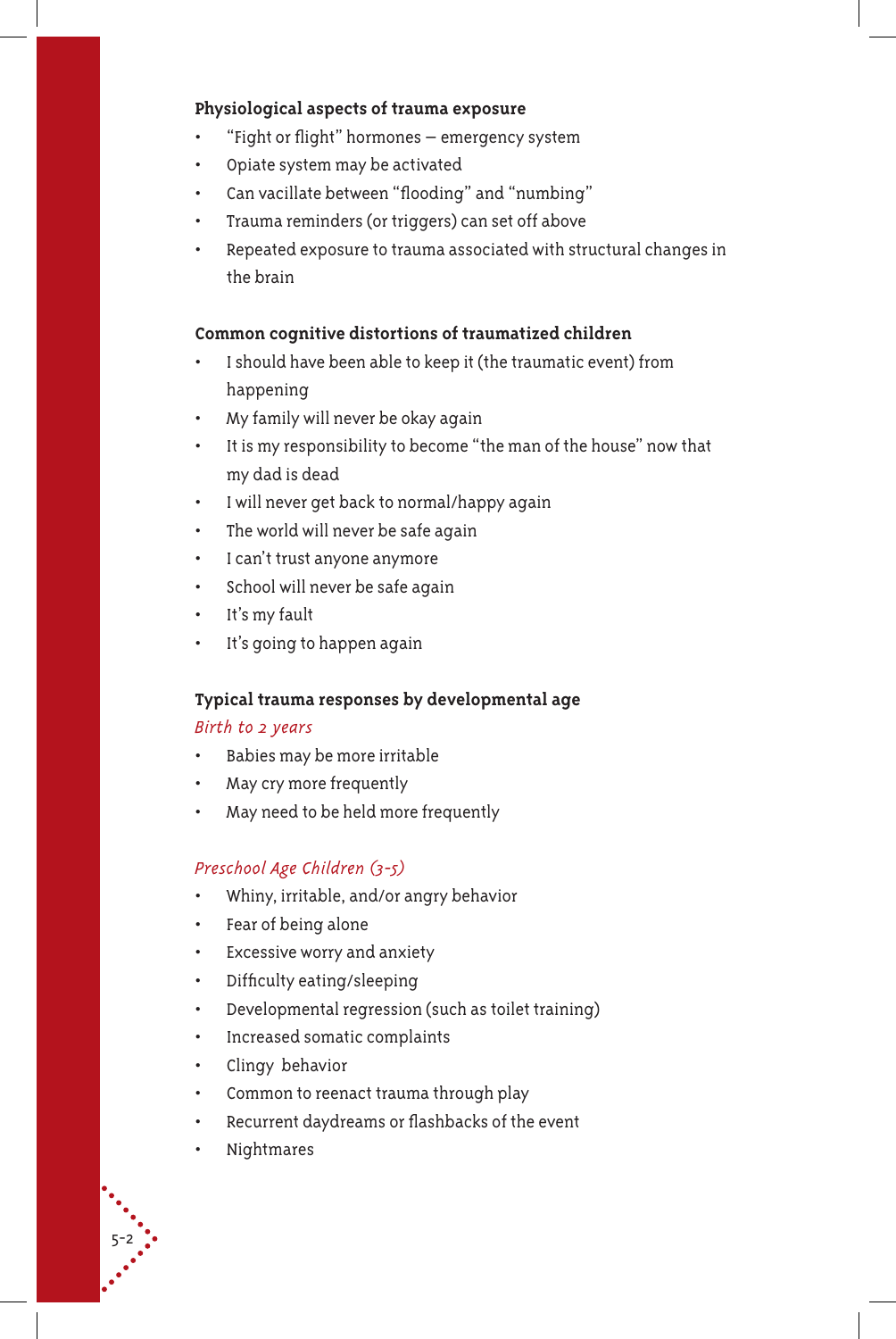### *Elementary Age Children (5-11)*

- Whiny, irritable, and/or angry behavior
- Lack of interest in usual activities, withdrawal
- Fear of being alone
- Excessive worry that event will re-occur
- Increased somatic complaints
- Belief that they caused the event or could have prevented it
- Changes in academic performance
- Difficulty with attention to school or homework
- Sensitive or jumpy to loud noises or trauma reminders
- May regress in developmental skills (baby talk, toilet training, tantrums)
- May reenact trauma through play
- May feel that school, or even the world, is not safe
- May feel helpless and powerless
- Increased activity level
- Recurrent daydreams or flashbacks of the event
- Nightmares

### *Pre-adolescence and Adolescence (12-18)*

- Increased feelings of anxiety and worry
- Worries about the trauma reoccurring
- Survivor's Guilt (belief that they could or should have prevented the traumatic event)
- Repetitive thoughts about death and dying
- Changes in sleep/and or appetite
- May feel that school, or even the world, is not safe
- Increased irritability and/or depression
- Have difficulty seeing themselves as having a future
- Inability to concentrate
- "All or nothing" thinking (people are all bad or all good)
- "Overgeneralization" of the event (school will never be safe again)
- Behavioral changes, increased anger, may become more aggressive
- Changes in academic performance
- Withdrawal, avoidance of trauma reminders
- Lack of interest in activities
- Increased risky behaviors –alcohol and drugs
- Absenteeism
- Increased somatic complaints
- Increased startle response  $-$  to certain noises or other trauma reminders  $\begin{array}{ccc} \bullet & 5-3 \end{array}$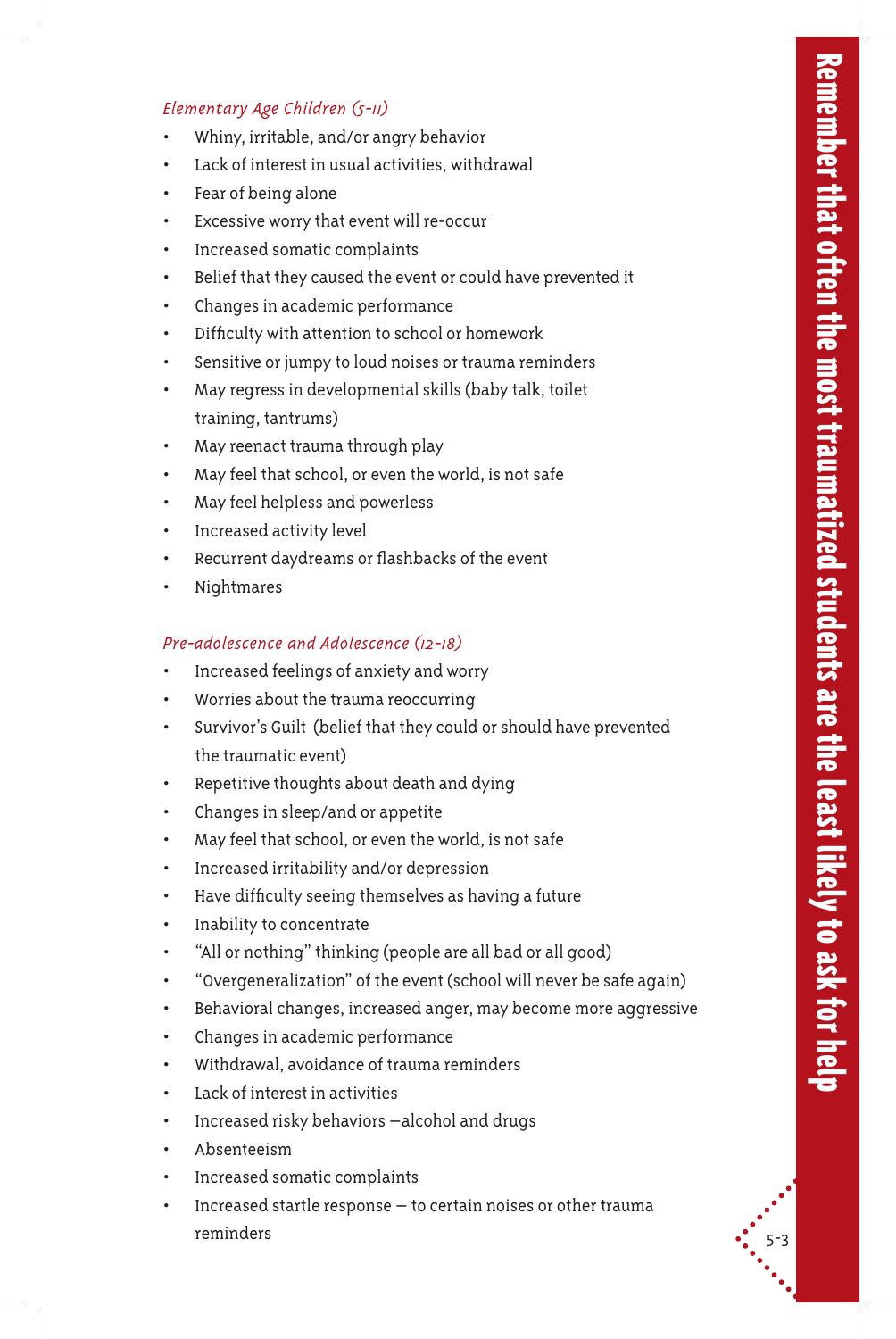- Intrusive thoughts about the trauma
- Frequently talks about the details of the event
- Denial of impact of the event
- Daydreams or flashbacks about the event
- Nightmares

### **Identification and referral of students who need mental health assistance**

- Counselors/psychologists/social workers will need to assess whether the student was directly or indirectly exposed to a perceived or real traumatic event.
- Assess symptoms including re-experiencing the traumatic event, avoidance, emotional numbing, increased arousal, sleep and appetite disturbance, etc.
- Are the symptoms interfering with the student's functioning?
- Is there any evidence of suicidal behavior? (thoughts, threats, actions)
- Have intense symptoms lasted over a month? Over 3 months?
- Is the child at risk due to other environmental factors or previous trauma?
- Has the student exhibited significant behavior changes?
- Student exhibits a high level of emotionality after the majority of peers return to more typical behavior.
- Students intentionally hurting themselves, or have an increase in other self-harming behaviors, including abusing alcohol/drugs, may need a referral.
- Students who do not improve with the individual and group interventions school personnel are able to provide may also need a referral.
- Is the student at risk due to a known pre-existing mental health problem?

### **Ongoing concerns with children exposed to violence**

### *Exposure to violence leads to the following consequences:*

- Decreased IQ and reading ability (Delaney-Black et al., 2003)
- Lower grade point average (Hurt et al., 2001)

- Higher absenteeism (Beers and DeBelis, 2002)
- Decreased rates of high school graduation (Grogger 19970
- Significant deficits in attention, abstract reasoning, long-term memory for verbal information, decreased IQ, and decreased reading ability (Beers and DeBelis, 2002)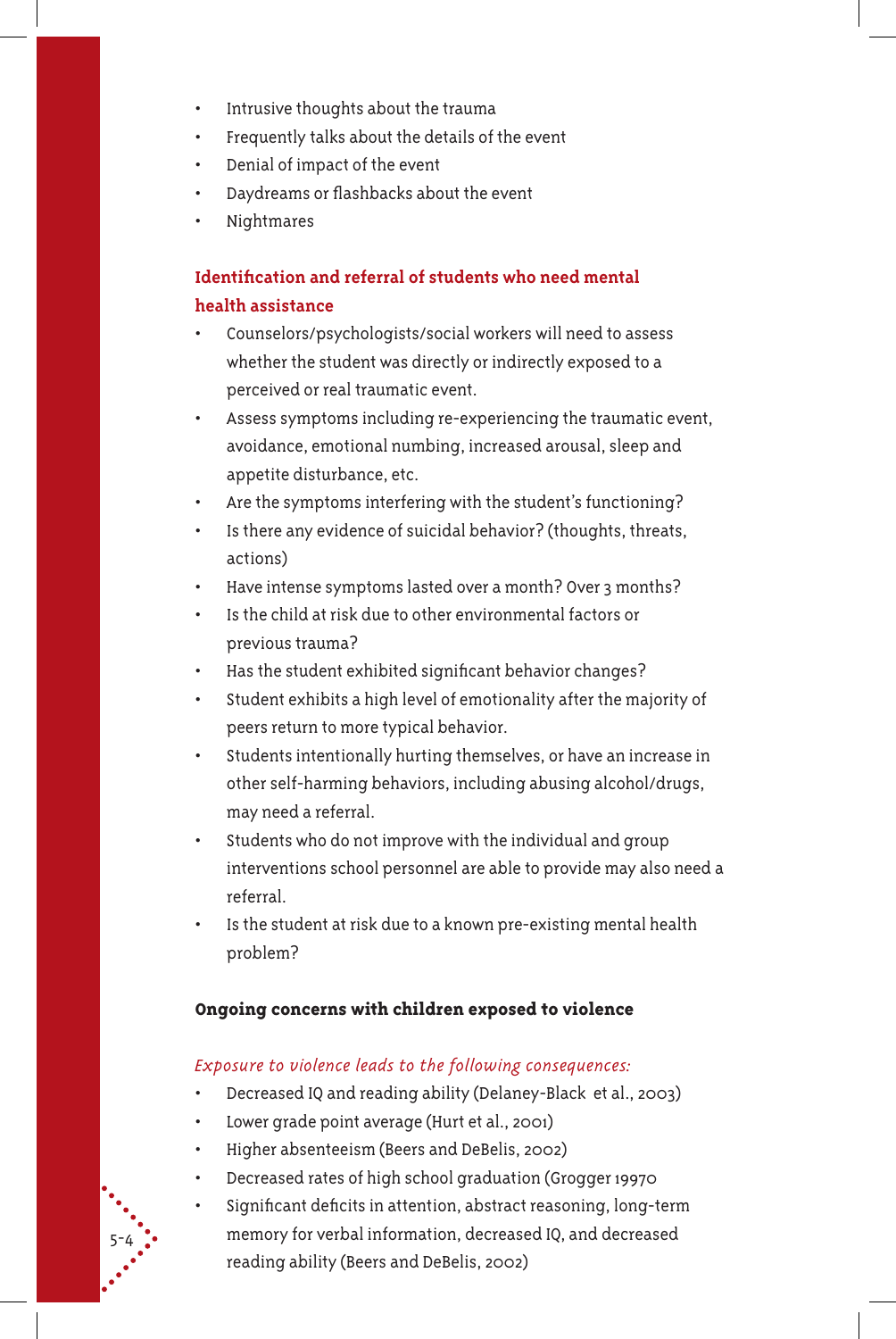

## *Building Resilience*

### **Healing Activities for Children in the aftermath of trauma, grief and loss**

*(Please note: not all of the activities listed below are appropriate for all situations; some are more relevant for loss of life, others for natural disasters)*

### *Preschool:*

- Allow for reenactment play with puppets or "dress ups"
- Encourage drawing, painting, and expressive arts
- Help children make memory books to work through grief and loss
- Read age-appropriate books with healing themes aloud
- Encourage children to participate in making wreaths or cards for family
- In the aftermath of a natural disaster, the class can work on a mural of what happened, and later, draw the rebuilding of the community
- Preschool age children can participate in simple mourning rituals in school such as placing a flower in the deceased student's spot or desk.
- Preschool children can and should be offered a discussion time similar to a debriefing, but the time frame will be short and the steps simplified. For example, going around in a circle sharing what you heard, and secondly, what you felt or thought, will likely be all that they can attend to. They do need information about typical trauma reactions put in a framework that they can understand, as many of them will have trauma-related symptoms and need reassurance that their experience is normal (nightmares, flashbacks, startle responses, etc.). Preschool age children may need to work on activities as they talk (drawing, play dough, etc.).  $\begin{array}{c} \bullet \\ \bullet \\ \bullet \end{array}$  6-1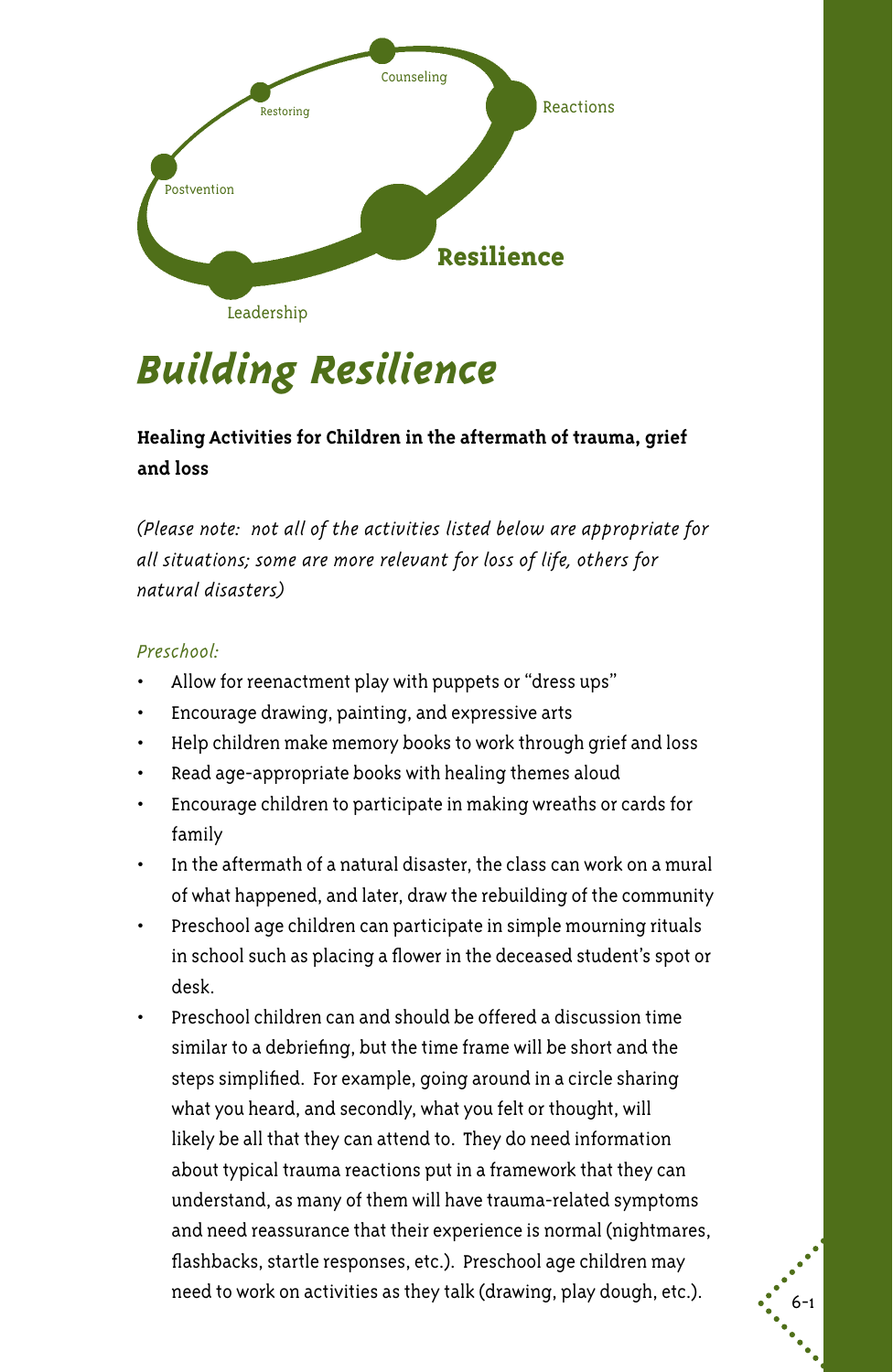### *Elementary:*

- Expressive arts, such as painting and drawing (let children "show" each other their drawings to stimulate discussion)
- • Help students make memory books individually or as a class to give the family
- • Involve students in simple mourning rituals such as making a wreath from paper flowers
- Have students make cards for the family
- • Have students publish stories in the classroom of survival in the aftermath of natural disasters (how did they take care of themselves?)
- • Have the class create a mural about their strength and survival
- • Encourage play reenactment with toys, dress-ups, puppets
- • Read aloud, or have children read, stories with similar themes that offer hope for the future
- Have children bring in newspaper articles about children from around the world that have experienced similar or different disasters
- • Create a sentence completion assignment that encourages students to express their thoughts and feelings:
	- "The hardest part for me was...........
	- "The scariest part for me was...........
	- "I found out I was strong when.......
- Hold group discussions utilizing group debriefing skills listed in the clinical section, but remember elementary students will not be able to tolerate as long of a discussion as adolescents. Plan to talk with students for 30 minutes or so and move on to an activity. The activity can then generate more discussion.

*Junior and Senior High:*

- Older students should be offered opportunities for more thorough discussion and exploration of the details of the event and their reactions. (See clinical skills section). Depending on the nature of the traumatic event, they will likely need to take at least one whole class time period for discussion ( and many students may need follow-up in smaller groups).
- In the event of a natural disaster, ask students to discuss how they might help the community rebuilding effort.
- Have the students read literature or novels related to hardship, disaster, and survival.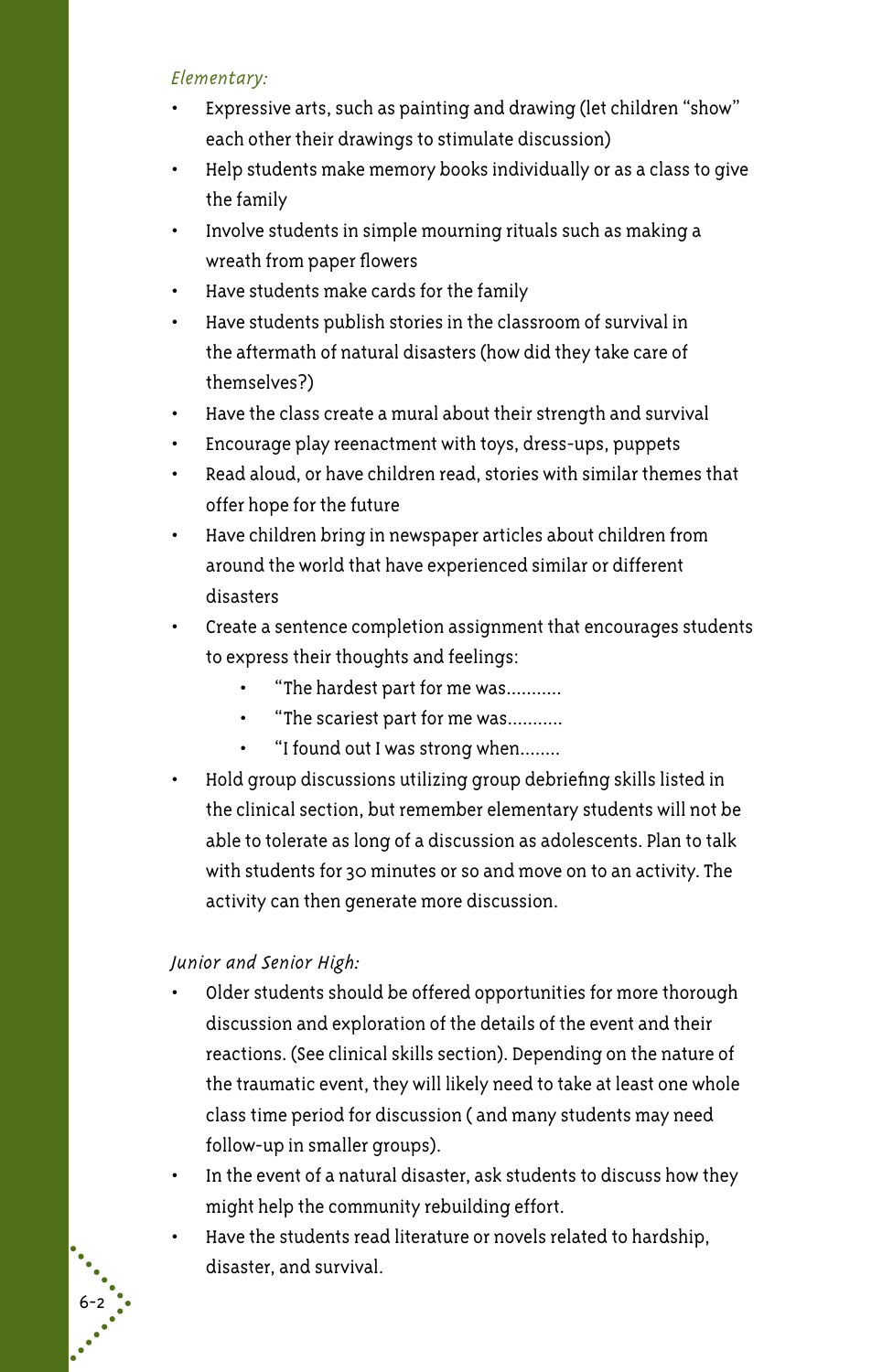- Encourage expressive arts, including drawing, painting, and writing about the loss or disaster.
- • If a member of the class has died, students can design an "in-class" memorial for the student.
- Have students write related science and psychology papers.
- Ask students to write about "good" that can come from pain  $-$  what have they learned? how have they grown?
- • In the event of a student or teacher death, students can write memory books individually or together as a group to present to the family. Help students "make meaning" out of seemingly meaningless losses. Brainstorm ideas to make the school safer, or prepare the community for disasters. If students can actually activate an idea, they will regain a sense of mastery and control.
- Talk to the students directly about the "stinkin' thinking" that can happen after a traumatic event, such as believing that the school will never be safe again, or that they will never be happy again. Ask students to list the "stinkin' thinking" and then have the group write challenge statements to the negative thoughts.

### *Anniversary activities: (all ages)*

Major traumatic events that garner national news attention often are revisited by the media on the anniversary of the event. School Postvention teams may assess that anniversary activities in the school setting are an appropriate tool to help students cope with the trauma reminders. Anniversary activities should have a different feel than activities utilized immediately post-crisis; they should focus on strengths, community, and healing.

Here are a few examples of how anniversary activities can help students focus on strengths:

Students fold a paper in half, and draw the traumatic situation on one side of the paper, and draw how things have gotten better on the other side.

Students are asked to write about what they have learned about moving forward after a tragedy.

Students make a mural of how things were last year, and how things are now.

 $\begin{pmatrix} 1 \\ -6 & -3 \\ 0 & 1 \end{pmatrix}$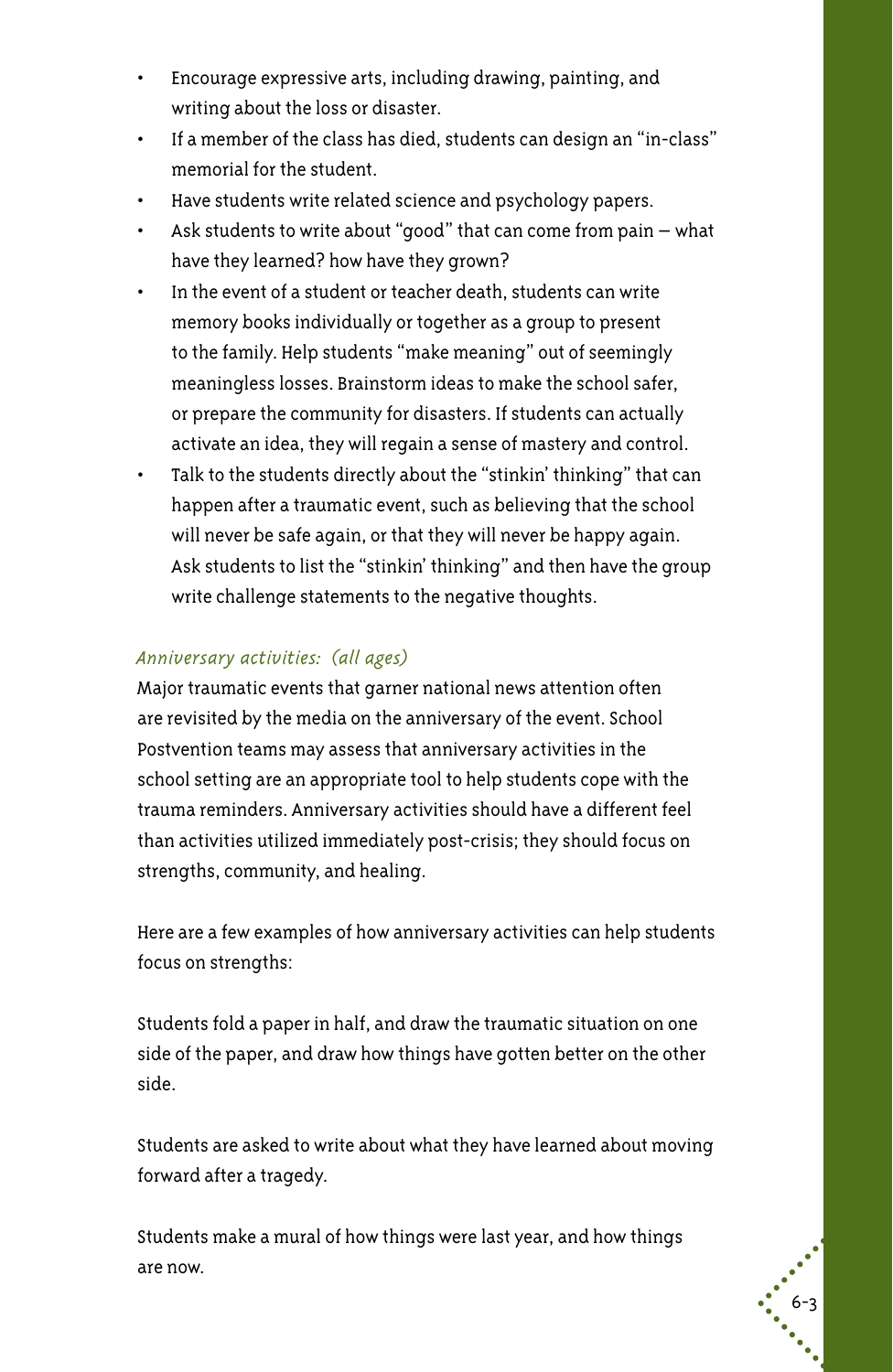### **Coping skills that can be taught to children:**

Although typically school personnel will refer children suffering from PTSD to mental health professionals, there are some simple skills that counselors and even teachers can use with children in the aftermath of trauma that can help children cope, and regain the confidence to focus again on their school work. The following techniques have been utilized for decades and shown to be effective in numerous studies. These coping skills are particularly well suited to combat the types of symptoms children experience after trauma exposure:

#### **RELAXATION**

- Deep Breathing i.e. "belly breathing". Teach child to breathe in deeply so that the lower abdomen protrudes during inhalation, and recedes during exhalation.
	- • Younger children can lay on the floor and put a book or stuffed animal on their lower abdomen.
	- After the child masters this, have the child count to 5 slowly while breathing through the nose, and count to 5 while slowly exhaling through the mouth.
	- • Older children should be taught to focus on the feeling of their breath going in and out, and encouraged to not judge their thoughts. Tell students that if they have a distracting thought, that is just fine, whenever they remember to do so, they should put their mind back on the feeling of their breath.
	- Teachers and older students can be taught "square breathing". This technique encourages the participant to breathe in slowly to the count of 4, hold their breath to the count of 4, breathe out slowly to the count of 4, and then hold the breath out to the count of 4. The last section of the square, holding your breath out may be difficult at first and participants can change that count to 2 or 3 if necessary.
	- • Students and teachers can be taught progressive muscle relaxation, tensing and releasing muscles throughout the body, usually beginning with toes and feet.
	- • Some students and/or teachers do better with breathing techniques if they have words to focus on. "Peace in, Stress out" is one that is often helpful. Students can also be encouraged to think up their own healing words.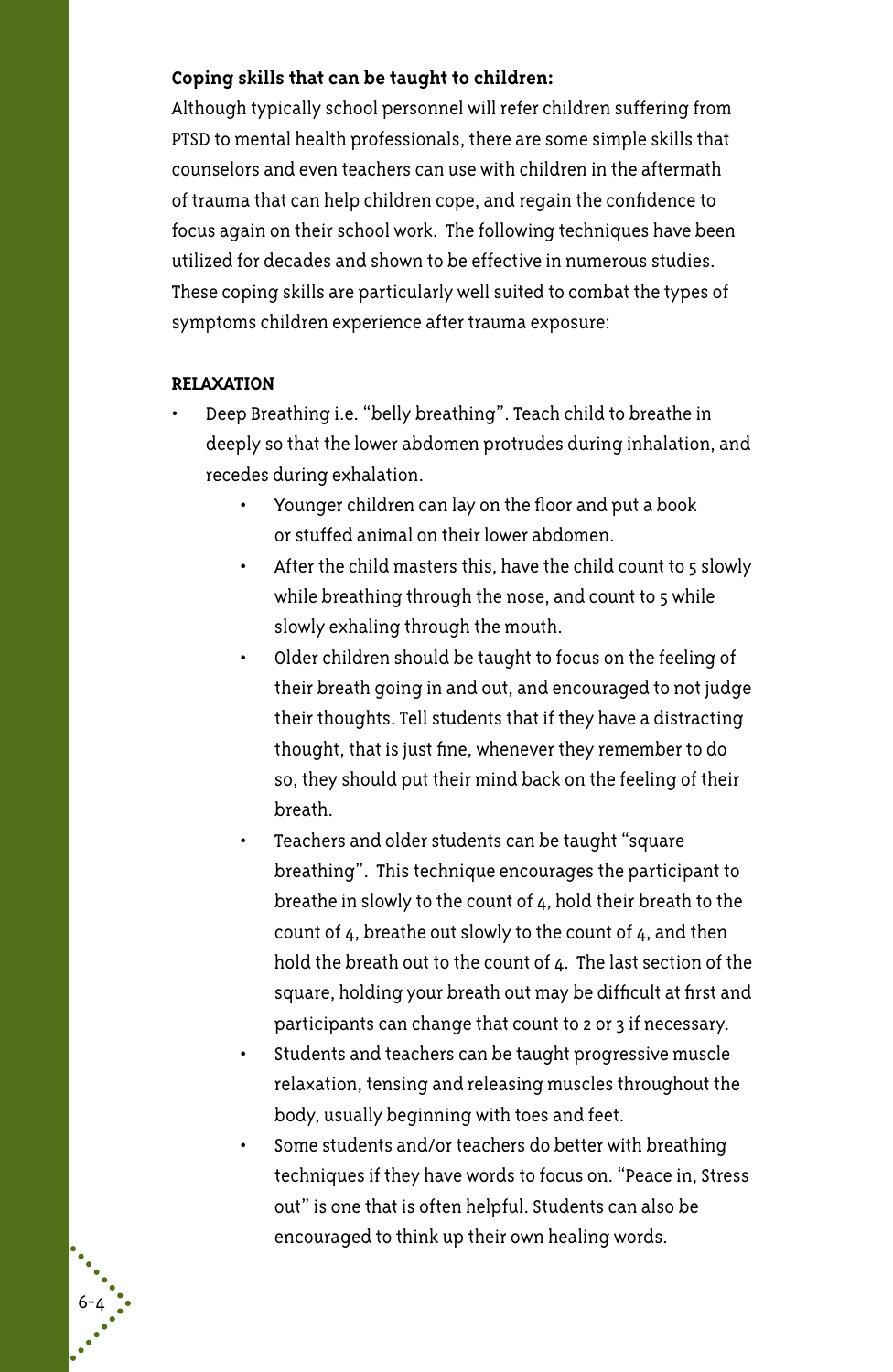### **POSITIVE THINKING**

Children can be encouraged to learn and practice positive thinking, even in the aftermath of a disaster. Counselors can help children identify their negative thoughts and write challenge statements for them. Here are some examples:

- *• My school is not safe anymore.* 
	- • Challenge: I have been in school for ten years with no problems; this event was on one day.
- *• Nothing is the same any more.* 
	- • Challenge: I still have friends and a mother that loves me.

Children can also be taught to write and practice "cheerleading" statements. Here are some examples:

- I can get through this; I'm strong!
- • I lived through it, therefore I am strong and can take care of myself!
- Things are hard now, but they will get better!
- I still have people that care about me!
- • The bad part is over and I'm safe now!

### **THOUGHT STOPPING**

In the aftermath of trauma, children can be really bothered by intrusive thoughts, images and even flashbacks. Although it sounds remarkably simple, the technique of thought stopping can enable students to gain control over these troubling thoughts and images. Here is one way to teach thought stopping:

- • Tell students that they can learn to stop their troubling thoughts about the trauma so that they can concentrate on their work, or get through their day more effectively.
- • First: Help students identify a really safe place that they can see in their mind. The safe place can be real or imagined.
	- • (Hint: younger students can draw the safe place to solidify the image)
- • Second: Tell students that they can simply tell their mind to STOP. They can shout the word STOP in their mind, not really out loud.
- • Third: Instruct students to then "throw their mind" on their safe place image.
- Adaptation for the classroom setting: For the third step encourage students to "throw their mind" on what the teacher is saying, or the work that they are working on.

 $\begin{pmatrix} 6-5 \\ -6-5 \end{pmatrix}$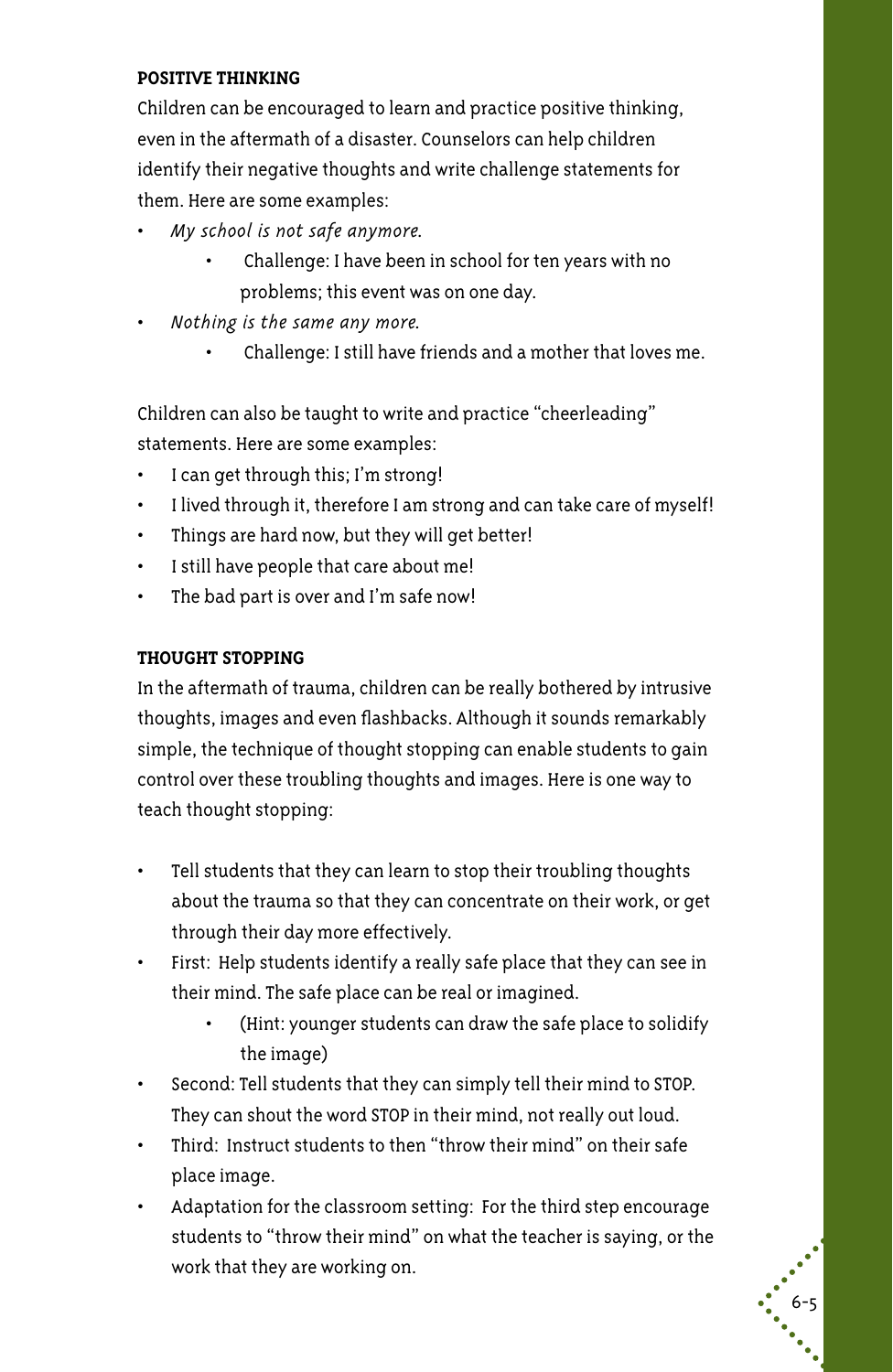### *Bibliographies*

- Beers, S., and DeBellis, M. 2002. Neuropsychological function in children with Maltreatment-related posttraumatic stress disorder. American Journal of Psychiatry, 159; 483-486.
- Delaney-Black, V., Covington, C., Ondersma, S.J., Nordstrom-Klee, B., Templin, T., Ager, J., and Sokol, r. J. 2003. Violence exposure, trauma, and IQ and/or reading Deficits among urban children. Journal of the American Academy of Child and Adolescent Psychiatry 42 (1): 48.
- Everly, G. S., 2000. Crisis Management Briefings (CMB): Large Group Crisis Intervention in Response to Terrorism, Disasters, and Violence. International Journal of Emergency Mental Health  $2(1)$ : 53-57.
- Everly, Jr., J.R. and Mitchell, J.T. 1999. Critical Incident Stress Management: A new era and standard of care in crisis intervention. Ellicott City, MD: Chevron.
- Grogger, J., 1997. Local violence and educational attainment. Journal of Human Resources 32: 659-682.
- Hurt, H., Malmud, E., Brodsky, N.L., and Giannetta, J. 2001. Exposure to violence: Psychological and academic correlates in child witnesses. Archives of Pediatrics and Adolescent Medicine 155: 1351.

A-1